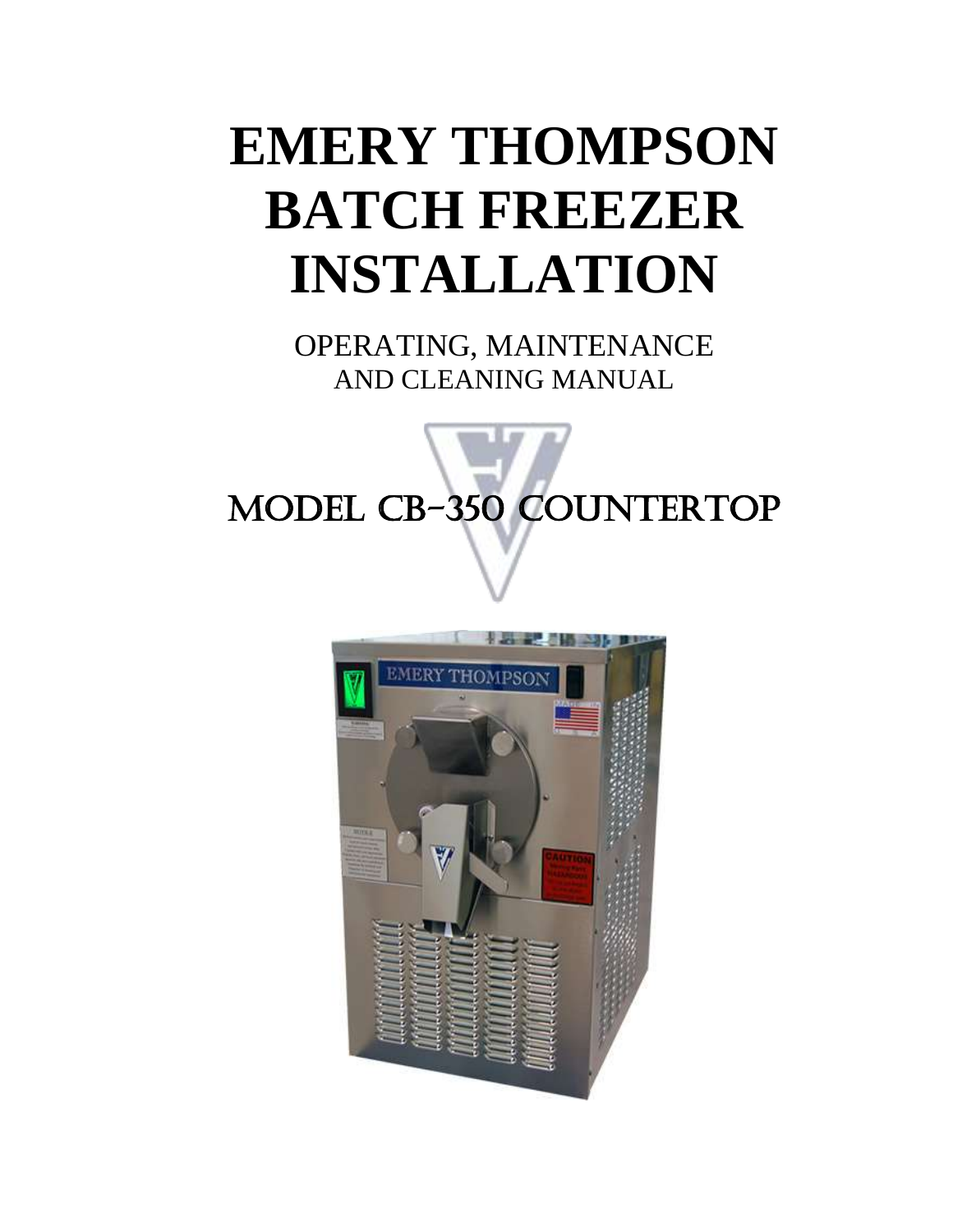

# STATE LAW REQUIRES THAT THE ELECTRIC POWER TO THIS MACHINE BE INSTALLED BY A LICENSED ELECTRICIAN – **ONLY**

# FAILURE TO ADHERE TO THIS WILL VOID YOUR WARRANTY

# / / / CAUTION / / /

# **CB-350 COUNTERTOP BATCH FREEZER**

# / / / WARNING / / /

#### YOUR COMPRESSOR WILL IMMEDIATELY START WHEN THE ELECTRIC IS HOOKED UP.

- 1. SECURE ALL PANELS TO THE MACHINE BEFORE TURNING ON THE ELECTRIC.
- 2. THE OCCASIONAL CYCLING OF THE COMPRESSOR ON AND OFF IS NORMAL AND IS DESIGNED TO EXTEND THE LIFE OF YOUR CONDENSING UNIT.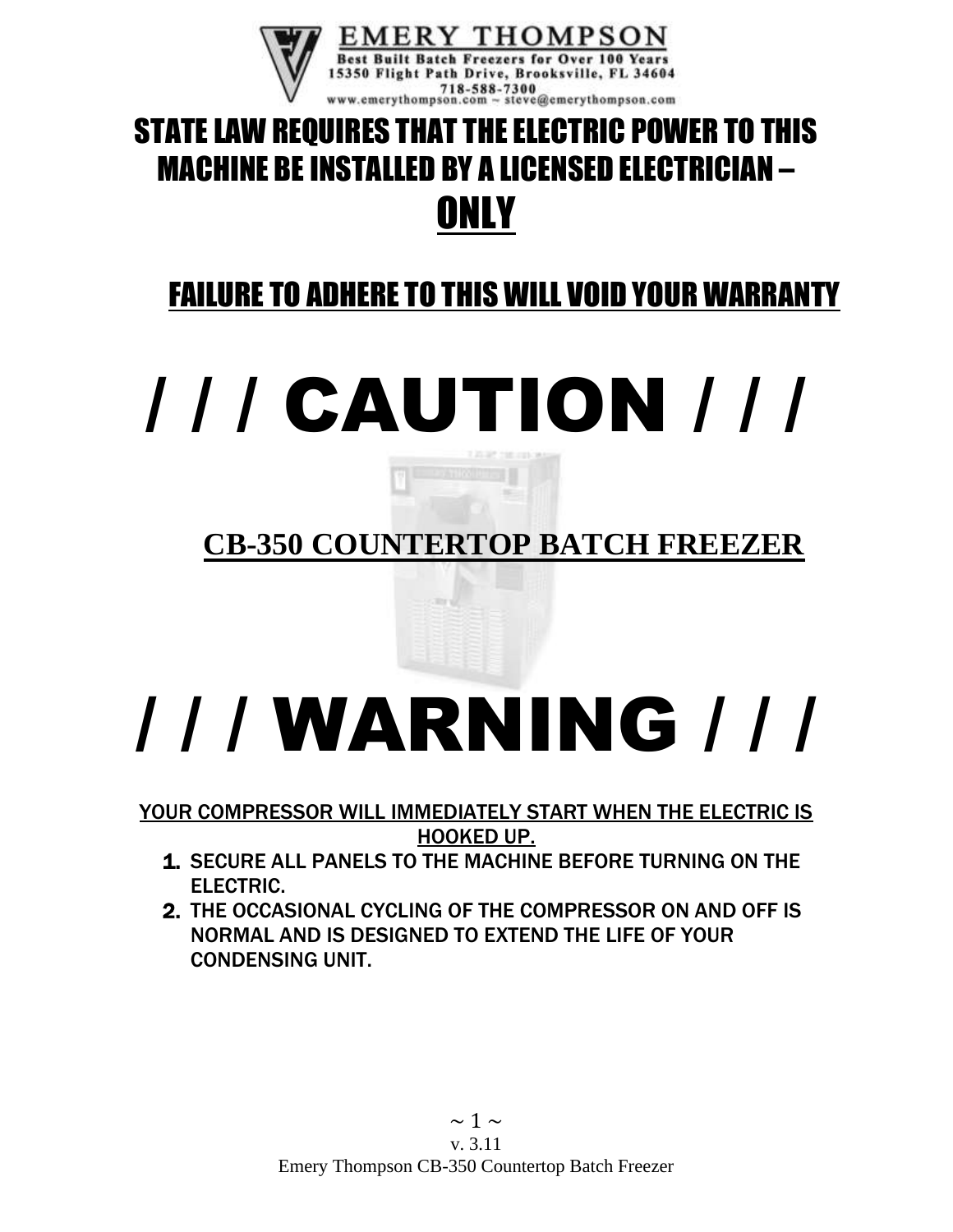

## YOUR FROZEN DESSERTS (FREEZING UP YOUR MACHINE) What you did wrong!

When our customers first run their new Emery Thompson CB-200 or CB-350, what we too often hear is how they froze the machine up solid and got an error code on the CB-350 or the machine just stopped spinning on the CB-200.

Here is a list of what went wrong:

- 1. They did not read the instruction manual. Unlike a cell phone (that does not come with an instruction manual), your \$10,000.00 investment comes with a very comprehensive manual. Your new batch freezer is not "Intuitive." You must read and understand the entire instruction manual – and especially read the warnings! It's a lot of money to spend and not operate it properly.
- 2. If the scraper blades (the two long pieces of Delrin plastic) are not installed properly, the machine will start making noise in a few minutes and either freeze up or take three times as long to make a batch. The curved tip of the blade goes to the back of the machine and the other tip of the blade which is cut off on a 90 degree angle goes to the front of the machine. We have added a "dimple" to the very front of each blade.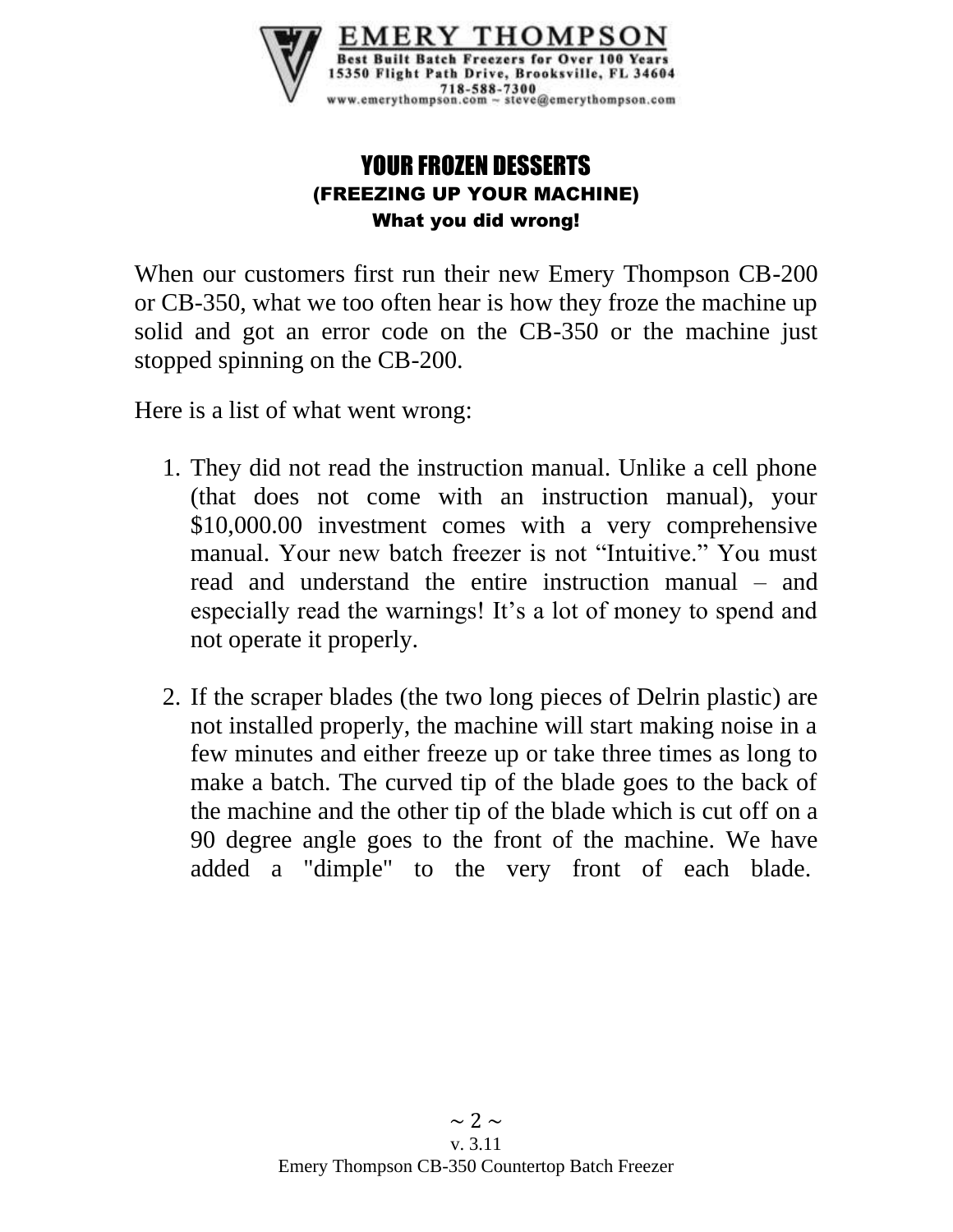



After the dasher is in place, you should be able to see the "dimple" on each of the two blades BEFORE you put the front door in place (see photo). If this is wrong the machine will not operate properly. You need to be aware of this Each and Every time you assemble the machine.

3. You cannot do "test" half

batches. You must have three and a half to four quarts of product in the freezing cylinder for the CB-350 and two quarts for the CB-200 in order to make a batch. Less than this will freeze up the machine! Do not turn on the refrigeration switch with only water in the machine. Water is not a dairy blend nor is it a water ice. No sugar or no dairy and your machine will freeze up solid.

4. YOUR BLEND: You're going to have to trust me on this one – I've been building and running Emery Thompson Batch Freezes since I was sixteen years old. Your "blend" which came from a magazine, cookbook or you made it up will work fine in your home ice cream freezer or a cheap Italian or Chinese machine. Why? Because it takes a very long time to freeze – 40 minutes or more as compared to  $\frac{1}{4}$  of that time in your new Emery Thompson. And it has little or no freezing capabilities beyond your home refrigerator. Your Emery Thompson has tremendous freezing ability. But without the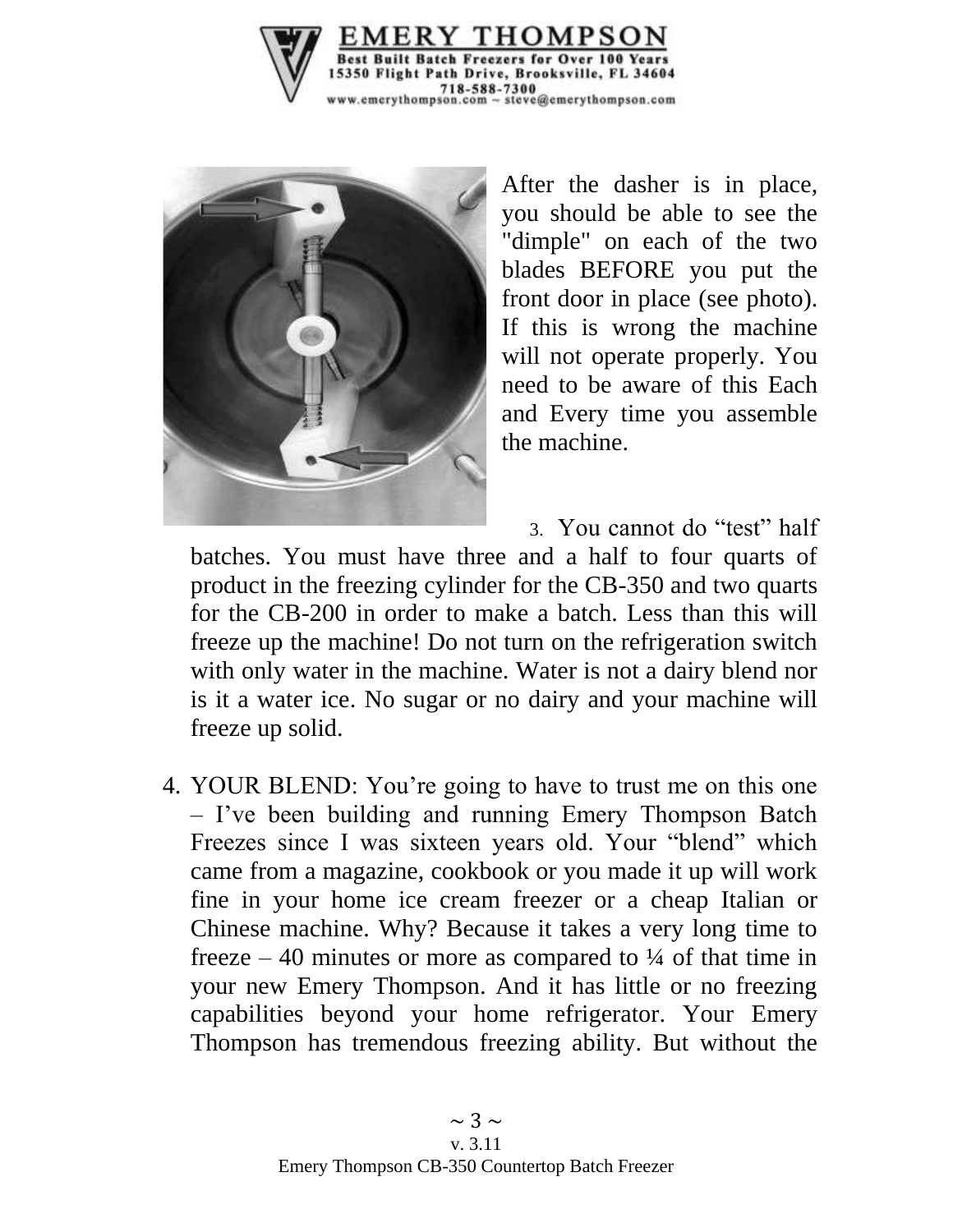

proper level of solids, your recipe is going to freeze up in a modern piece of dairy equipment. Solids come in the form of sugars, cream and some nuts like cashews. Splenda, Stevia and Xylitol have no solids.. Milk does not have enough solids. Coconut water has virtually no solids. Cream of Coconut does. While you can use all these products in your formula, they alone will not freeze. You are welcome to call us and we can discuss your formula with you… but physics and the laws of freezing cannot be changed. Water and flavor do not alone make a sorbet and milk alone does not make an ice cream.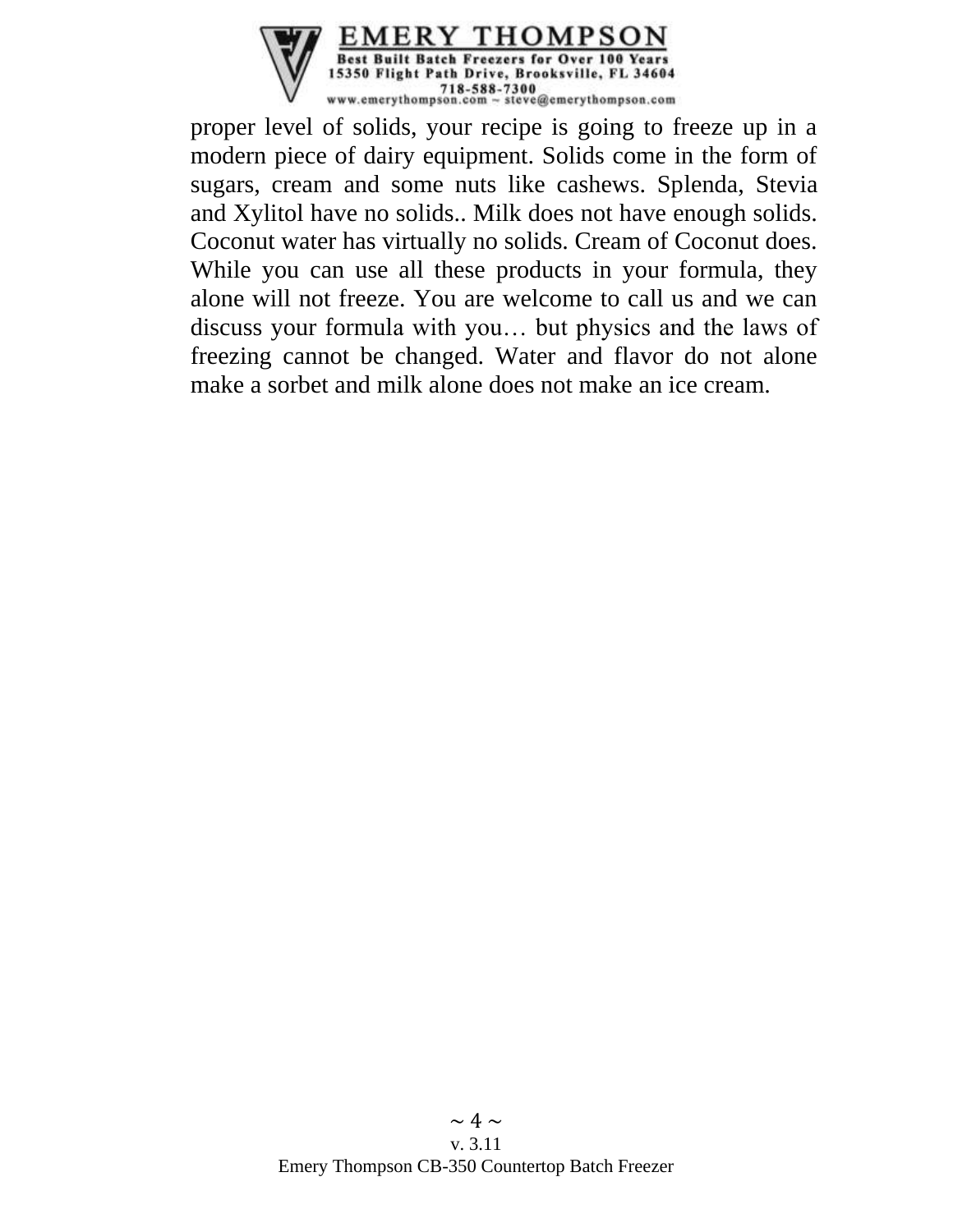

# TABLE OF CONTENTS

|                     | IMPORTANT WARNING INFORMATION        | page 1  |
|---------------------|--------------------------------------|---------|
|                     | Don't do this! (And Why)             | page 2  |
| <b>Section 1:</b>   | UNPACKAGING                          | page 6  |
| <b>Section 2:</b>   | <b>INSTALLATION</b>                  | page 7  |
| <b>Section 3:</b>   | <b>SAFETY</b>                        | page 8  |
| <b>Section 4:</b>   | <b>OPERATION</b>                     | page 10 |
| <b>Section 5:</b>   | <b>CLEANING and SANITIZING</b>       | page 15 |
| <b>Section 6:</b>   | <b>CARE and MAINTENANCE</b>          | page 17 |
| <b>Section 7:</b>   | <b>RECIPES</b>                       | page 19 |
| <b>Section 8:</b>   | <b>PARTS DIAGRAMS</b>                | page 21 |
| <b>Section 9:</b>   | <b>TROUBLESHOOTING</b>               | page 23 |
| <b>Section 10:</b>  | <b>DESCRIPTION OF FUNCTION</b>       | page 24 |
| <b>Section 11:</b>  | <b>ELECTRICAL DIAGRAM</b>            | Page 26 |
| <b>Section 12:</b>  | <b>WARRANTY</b>                      | page 27 |
| <b>Attachment 1</b> | <b>DISCHARGE HANDLE INSTALLATION</b> | page 30 |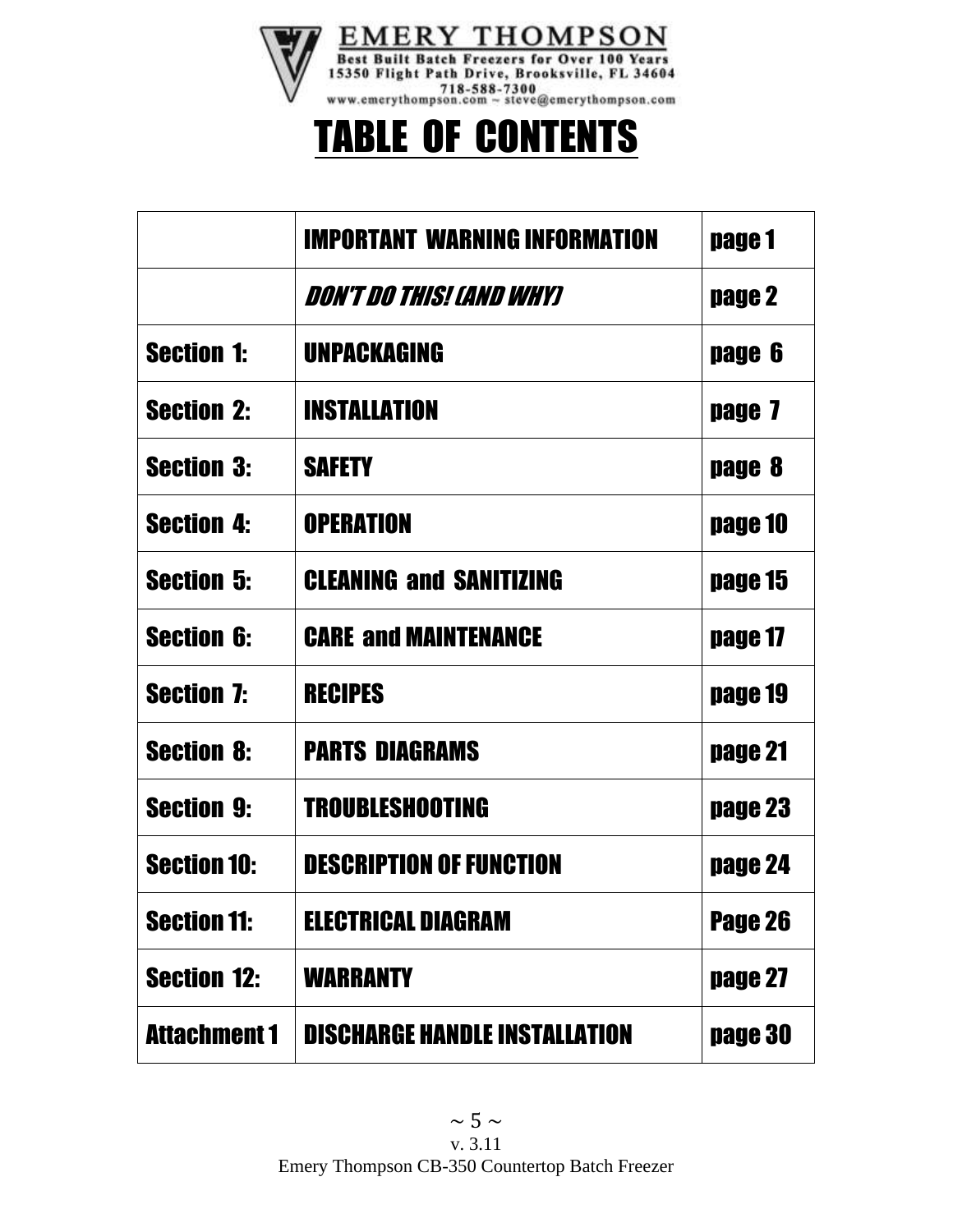

Section 1: UNPACKAGING

Carefully inspect the pallet and shipping carton for any signs of damage during shipment; if damage is suspected, have the freight company note it on the bill of lading, and if possible take photographs.

The shipping carton is stapled to two wooden runners inside\*. Using a razor knife, carefully cut through the carton all the way around its perimeter JUST ABOVE the staple line. The carton is approx.  $\frac{1}{2}$  thick. Once free, the carton should be lifted straight up and off of your machine. You will find a small box of parts that will be explained in subsequent sections; set them as well as all paperwork aside in a safe place.

The machine is bolted to the pallet it was shipped on from the underside. There are four hex bolts (9/16" head) that go through the upper planks of the pallet, and into the machine frame. Remove all four bolts, and also unscrew one wooden side runner from the pallet. The machine will now be free from the pallet. Save all components; they can be used at a later date to safely move the machine.

\* If your machine was exported outside of North America, it will have an all wood box over it fastened to the runners with removable screws.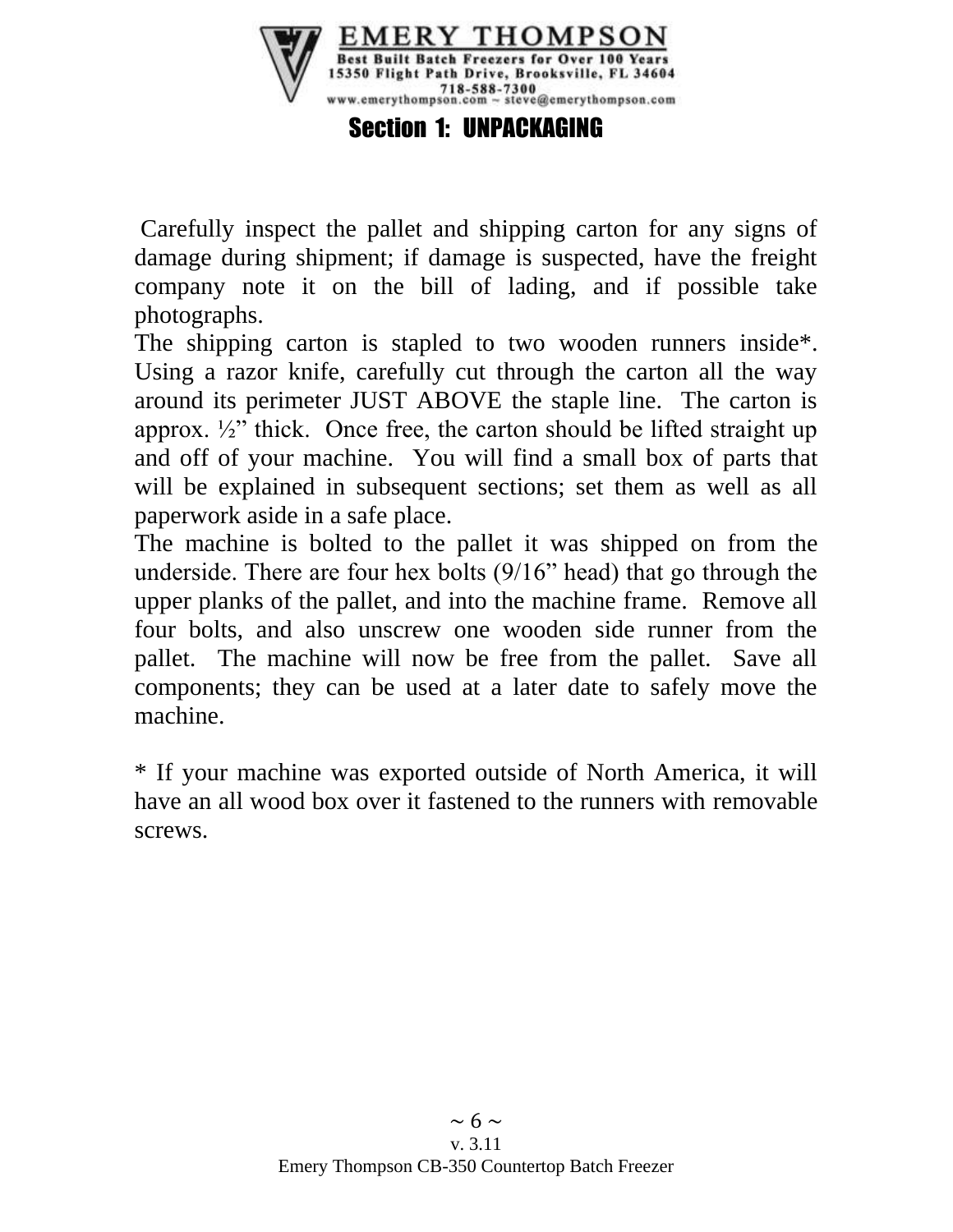

Your new machine weighs 275 pounds and has momentum when running; therefore it must be operated on a surface/stand/counter capable of supporting it. It will take a minimum of two people to safely lift it.

In the smaller carton that was included with the machine, there are 4 screw-in feet; these should be installed into the threaded holes on the underside of the machine's frame, where it was previously bolted to the shipping pallet. These allow for minor uneven surfaces. NOTE: if you also purchased the heavy-duty machine stand, you will not be using these feet; follow instruction in the kit that comes with the stand.

The stainless steel shelf clips onto the louvers on the front lower panel; it is adjustable for various height containers/trays. NOTE: The protective plastic film on most outer surfaces of the machine protects the finish during shipping. This film MUST be removed prior to operation of the machine to allow proper airflow and heat dissipation.

The machine MUST be able to pull in cool, clean room air from its rear intake. It requires a minimum of 10 inches of clear, unobstructed space on all 4 sides. Failure to allow the adequate spacing and/or not removing the protective plastic film may result in poor performance, overheating, and shutdown.

**ELECTRICAL CONNECTION:** The model CB350 machine comes with a 72 inch long flexible power cord that has an L14 - 20 locking male plug installed on it. It MUST ONLY be connected to a matching receptacle which has been wired to a dedicated and fused 20-amp circuit. Your machine has a wiring tag on its cord, as well as electrical specifications on its serial number tag on the rear of the machine. Your electrician can also call us for technical information if necessary during business hours.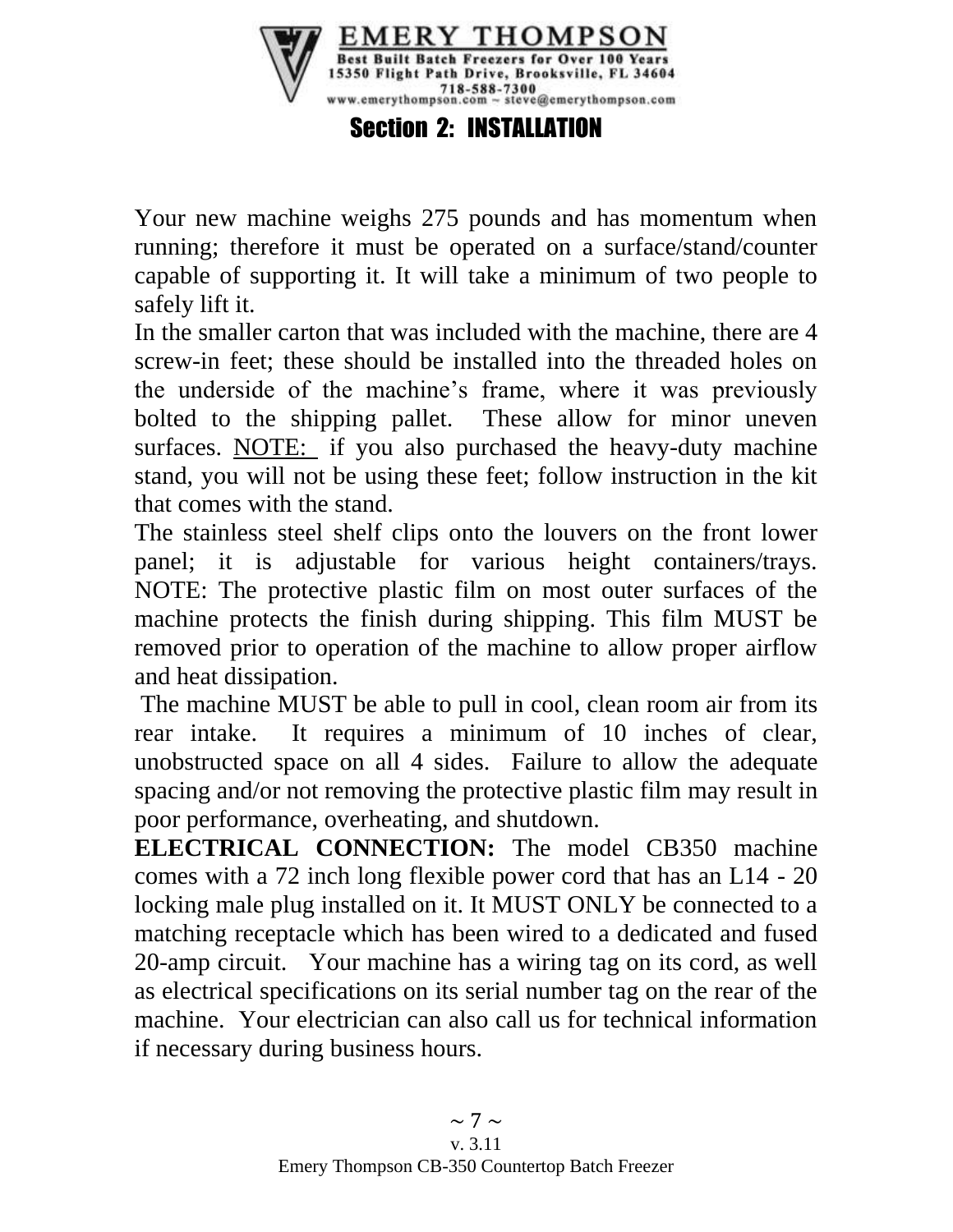

### Section 3: SAFETY

First, be sure to read and understand this machine manual, and familiarize yourself and other operators with the machine features, its operation, cleaning, and maintenance.

Your machine is equipped with several important safeguards that should never be removed or altered. DO NOT remove the following items:

- Inlet spout combination lid and gate restricts fingers from coming in contact with moving blades/dasher.
- Door discharge guard restricts fingers and utensils from coming in contact with moving blades/dasher. Also, in combination with the discharge chute, funnels product into smaller containers neatly.

The sides, front, and rear section of the machine have ventilation openings in them. All but the rear panel are louvered to deflect food and splashing liquids away from the inside. Never spray water directly at/into these openings.

If your machine is set up with a plug on the end of its cord, make absolutely sure your hands are dry when plugging it in, or unplugging it.

When operating the machine, avoid distractions such as conversations, television, small children, etc.

The door and the dasher are heavy parts, and are slippery when wet. Use extreme care handling them. Keep the floor and work area neat and dry to avoid slippage. Do not use the top of the machine as a storage spot.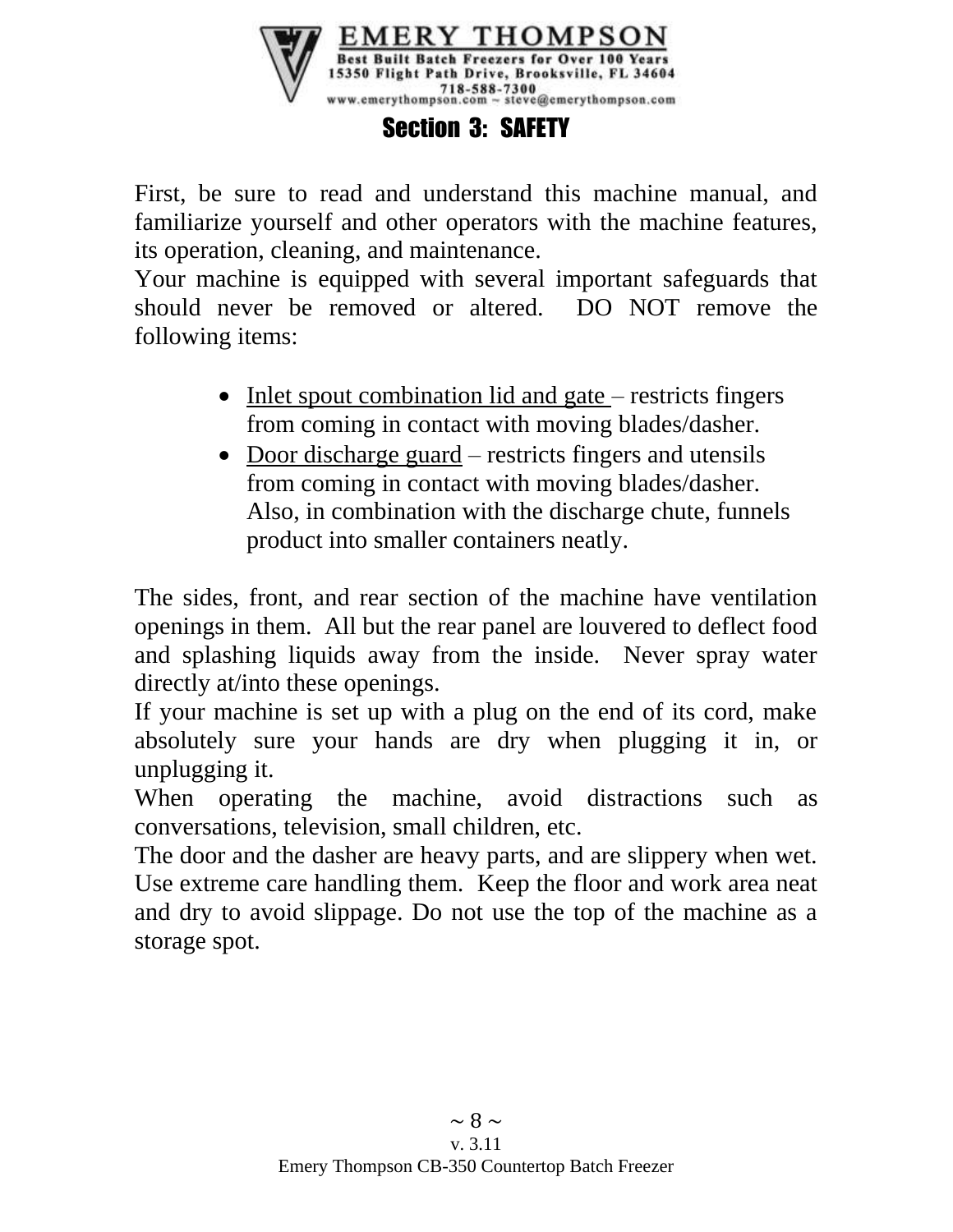

In addition to the above:

- DO NOT operate your machine unless it was wired, grounded, and properly fused by a licensed electrician.
- DO NOT put fingers, hands or any utensils in either the inlet spout or door outlet.
- DO NOT operate the machine unless it is properly assembled and all guards are in place.
- DO NOT force any of the (washable) parts together or into/on the machine. All parts should fit together easily.
- DO NOT operate the machine with the freezing cylinder empty.
- DO NOT turn on the machine's refrigeration switch with only water in the freezing cylinder.
- DO NOT let your product over-freeze during production. This is the most common mistake a new operator makes.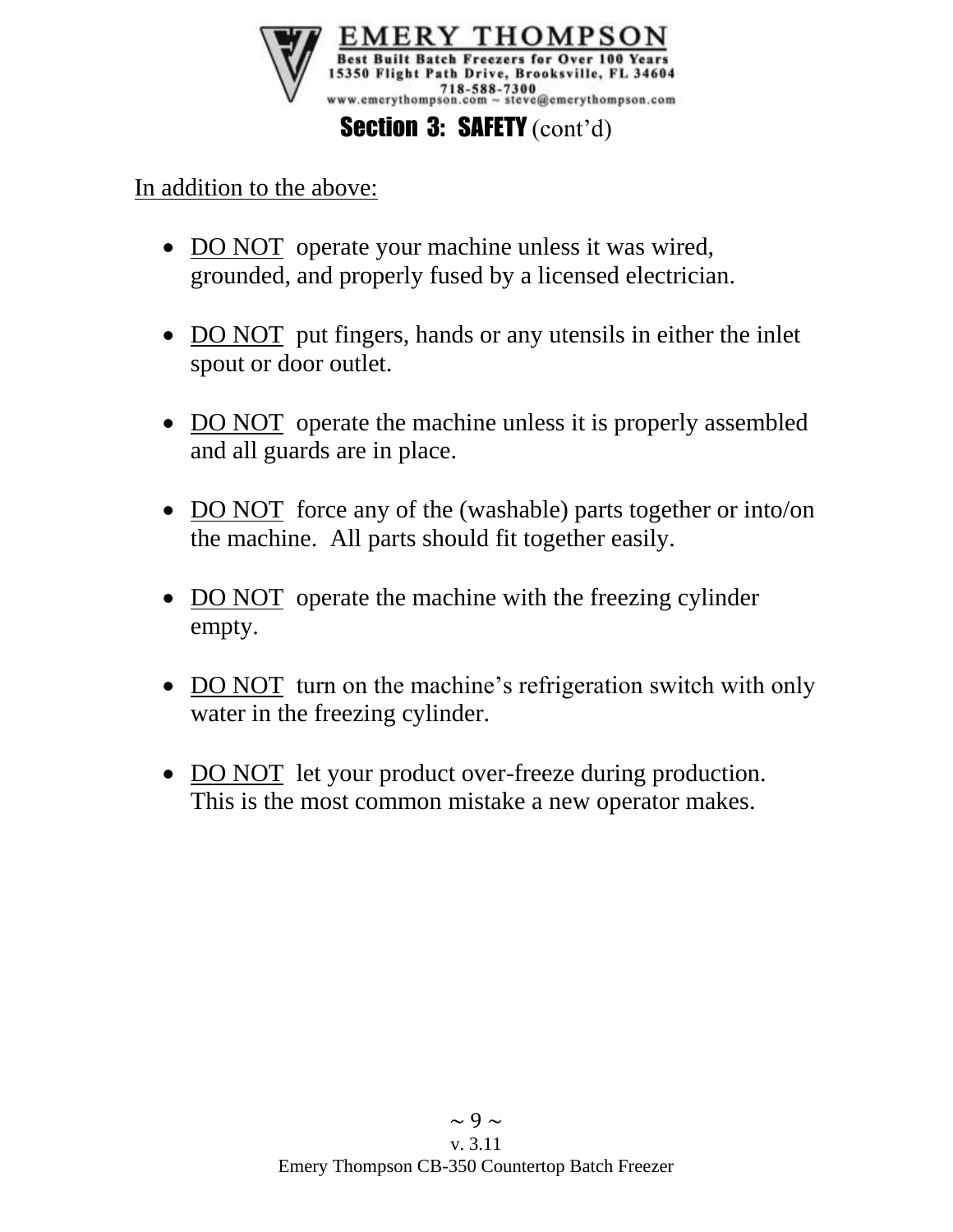

### Section 4: OPERATION

Your new batch freezer is very easy to operate, with only two controls on it. The machine was shipped fully assembled, and its' parts and features should be learned and understood.

On the upper right of the face of the machine, there is a rocker-type switch that tips in and out vertically. This energizes the refrigeration condensing unit. Push in on the top for "on", and push in on the bottom for "off". In the "on" position, the green window in the switch will illuminate. Insure that the rocker switch is in the "off" position.

When electrical power is first applied to the machine, the compressor will immediately start, regardless of the position of the refrigeration switch. The compressor also occasionally will start and run briefly, even if the machine sits idle. This is a normal function, and actually helps prolong the life of the compressor.

# INFINITE OVERRUN CONTROL

The Infinite Overrun Control is our latest technology designed to give you the finest possible artisan gelato, old-fashioned superpremium hard ice cream, sorbet, sherbet, sorbetto, frozen custard, frozen lemonade, frozen yogurt and Italian ice........all in one machine!

All of these products have different air contents, or as the dairy industry calls it: "overrun". Gelato has the lowest air content of any dairy product and thus it is produced at a lower beater speed usually around 140 rpm's. Water ices, which have no dairy product in them and won't take on much air, are run at a high speed of around 234 rpm's.

All of the other products that your Emery Thompson can produce fall within this range.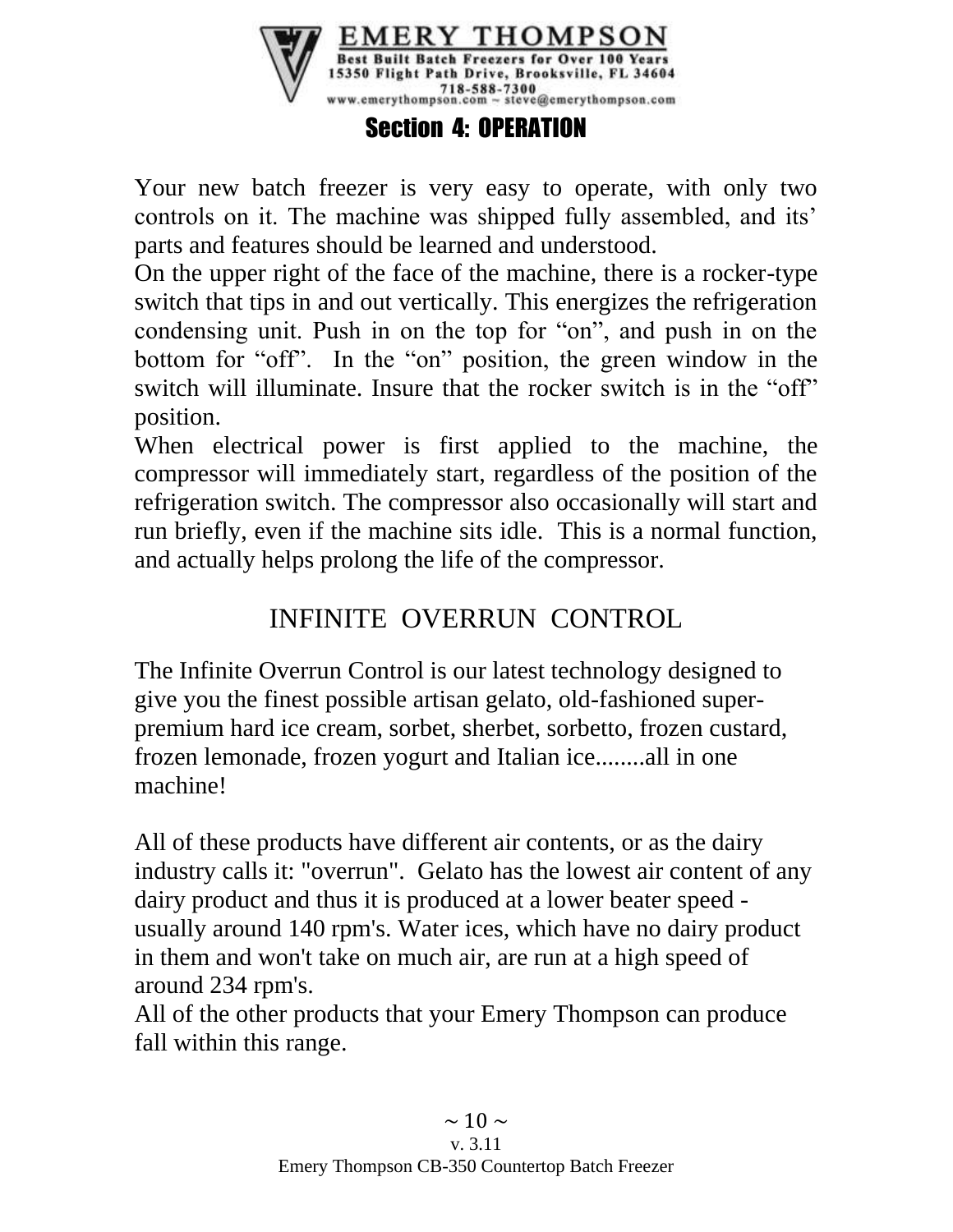

Our I.O.C. allows you to select the product by name that you want to make, and will start the machine at our recommended speed, which will be displayed as rpm's. Any desired change in rpm can be made using the "up" or "down" arrows on that screen. You have full manual control of the speed in any of the "Recipe Run" screens. You also can choose MANUAL, and run the speed anywhere from 130 rpm's up to 234 rpm's. You are then in control! If you wish to add more speed or subtract speed while making any product, just push the up or down arrows, and the speed will change in increments of 5 rpm's per push.

The I.O.C. display will illuminate as long as power is applied to the machine. There is a safety "time-out" feature that makes the Recipe screens and Recipe Run screens revert back to the "Logo" screen after 60 seconds of no selection being made.

#### **The normal sequence of operating the controls of the machine would be as follows:**

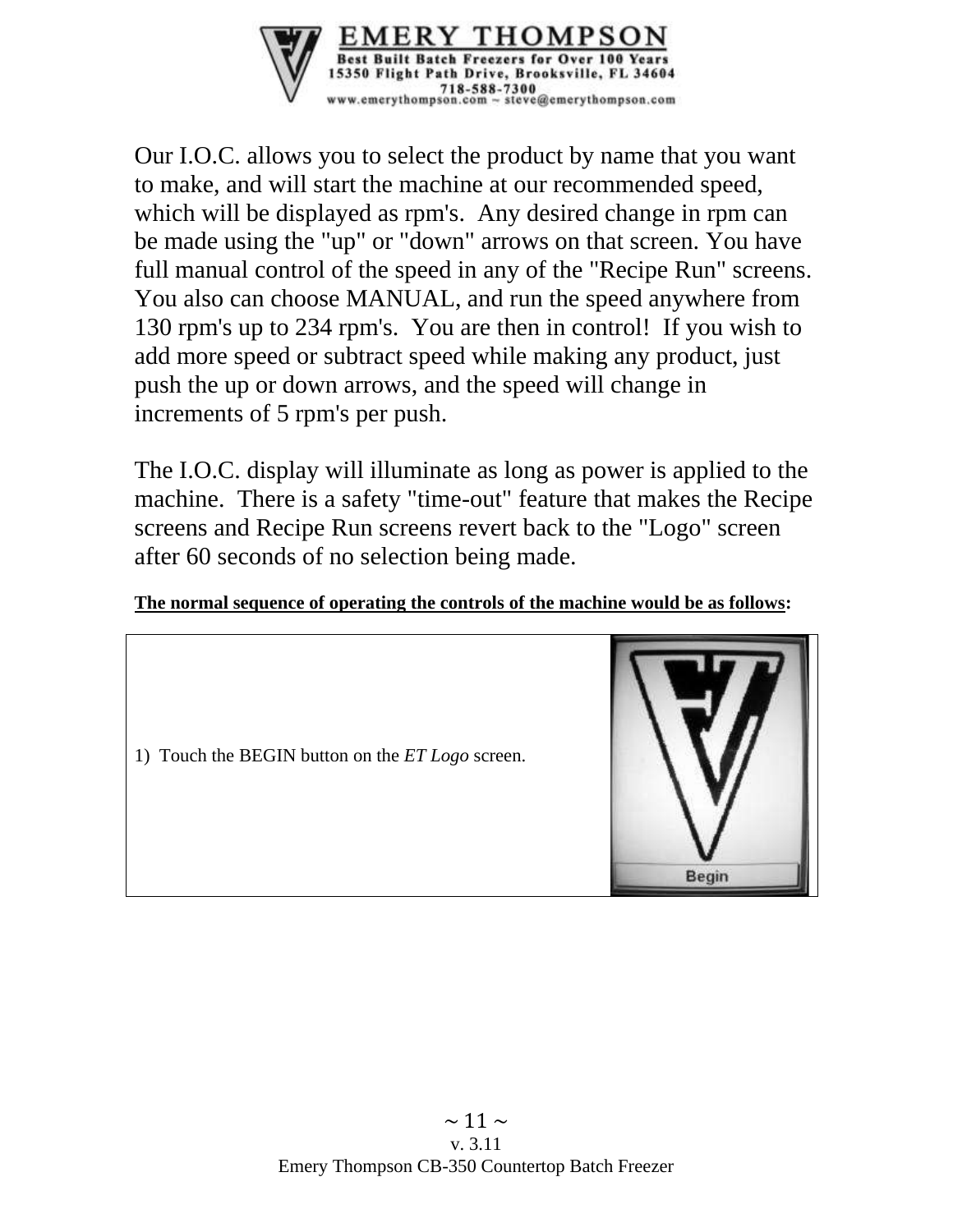2) Select and touch the name of the product you wish to make. The display will change to the *Recipe Run* screen for that product, but will not start the machine.

If you advance to the Recipe Run screen to a product you didn't want, touch the STOP button to go back one screen, and make a new selection.



Remember that any desired change in rpm can be made using the "up" or "down" arrows on that screen.

4) Turn ON the refrigeration rocker switch on the right hand side of the machine. **Note that the refrigeration WILL NOT start without the beater running!**

5) When the product has frozen to the desired stiffness, immediately turn OFF the refrigeration switch, and begin to discharge the product.

6) When the product is fully discharged from the machine, close the gate, and touch the STOP button.









3) Touch the START button, and the machine will start and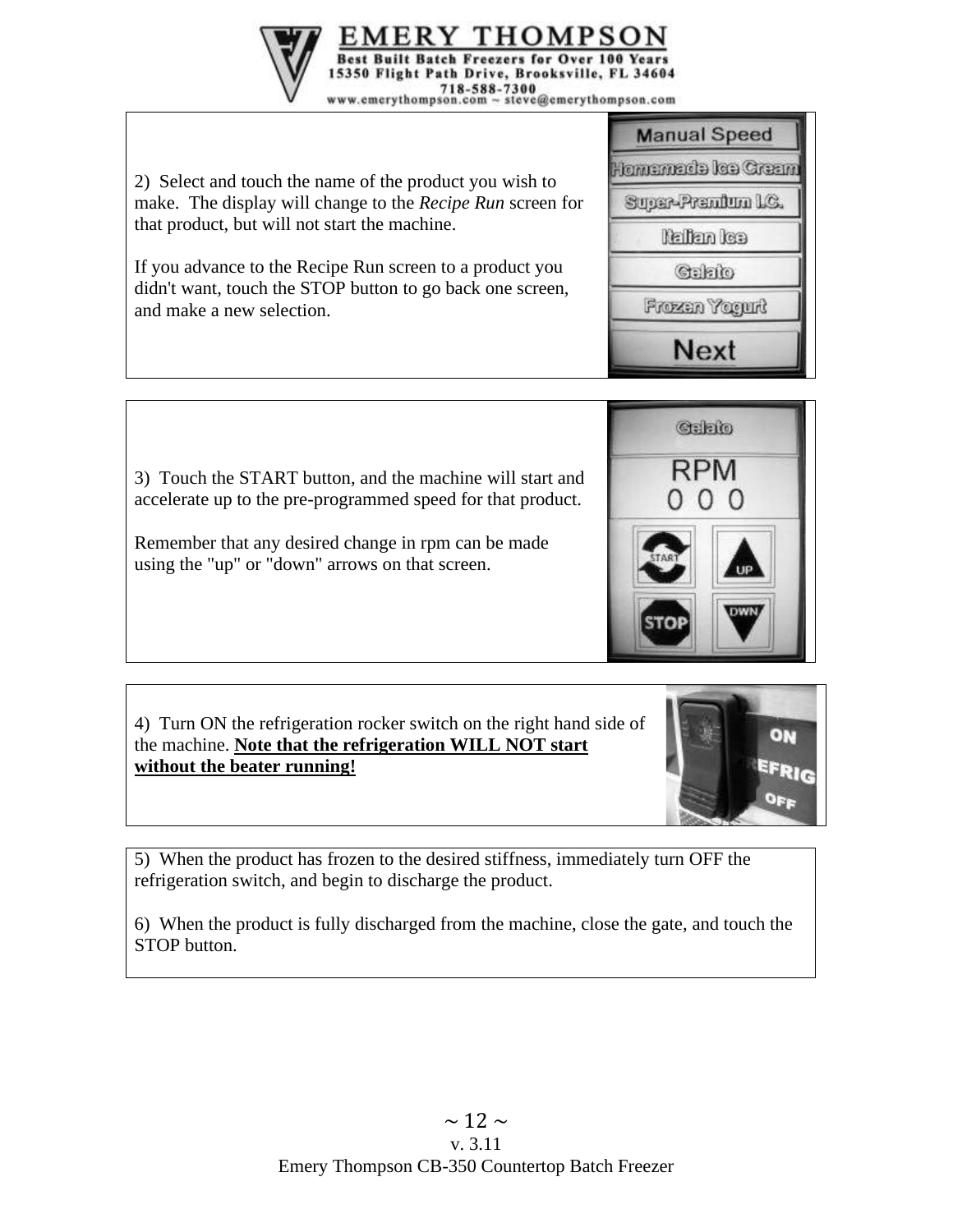

# Section 4: OPERATION (cont'd)

Please also refer to the small white booklet covering the variable speed drive (included in this packet).

RUNNING A TEST BATCH – a simple and inexpensive trial test can be run using just cane sugar and water. Dissolve 2 pounds of sugar into 1 gallon of cold tap water, open the inlet spout lid, and slowly pour your mixture into the machine. NEVER pour undissolved sugar into the machine. Touch the "Italian Ice" button, then the START button. Now, note the time, or preferably using a countdown timer set it for 8 minutes. Turn the refrigeration switch to ON. (note: the green window will illuminate). Start timing the batch. At 8 minutes, the mixture should be semi-frozen; the consistency of slush. It is important not to let the mixture - be it Italian ice, ice cream, etc - get so thick that it will not easily discharge from the machine. If this happens, turn off rocker switch then remove the door by removing the 4 door knobs and manually remove the product. Rocker switch must be in the "OFF" position.

See also **Section 7** for additional recipes.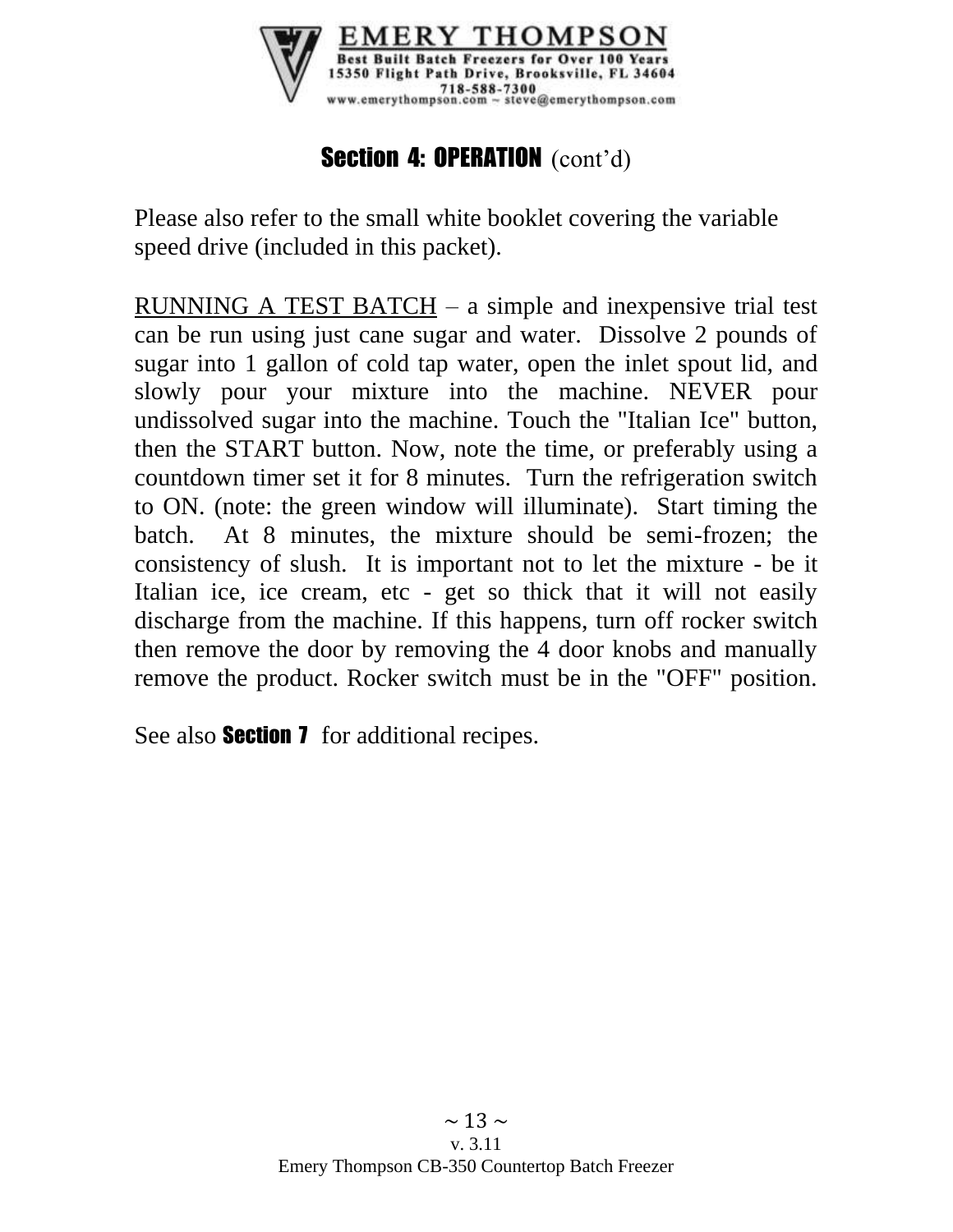

# Section 4: OPERATION (cont'd)

### INFINITE OVERRUN CONTROL "You control the machine – it doesn't control you!"

| 130-234 rpm's |
|---------------|
| $234$ rpm's   |
| $165$ rpm's   |
| $234$ rpm's   |
| $140$ rpm's   |
| $160$ rpm's   |
| $200$ rpm's   |
| $135$ rpm's   |
| $234$ rpm's   |
| $170$ rpm's   |
| $234$ rpm's   |
|               |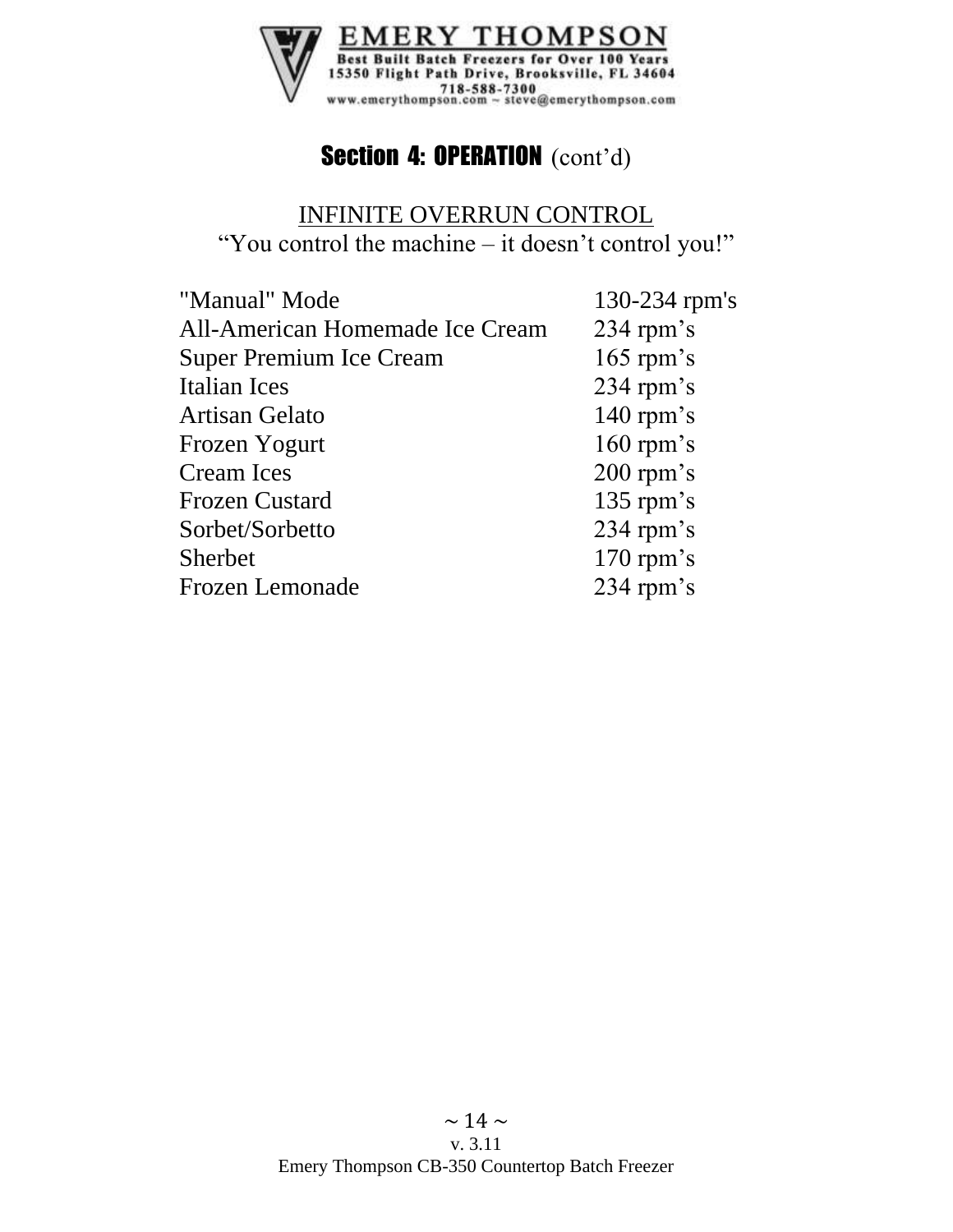

# Section 5: CLEANING and SANITIZING

NOTE: Your local or state health inspector will always have jurisdiction over the methods and cleaners he/she prefers for the proper cleaning and sanitizing of this type of equipment. Our instructions are based on industry standard methods, but should be discussed with your inspector.

The first step toward insuring a clean and sanitary machine is to understand the various parts that will or could come in contact with the food product. Please see figures 8-1A (Page 16) and 8-1B (Page 17) to familiarize yourself with these parts. All of these parts are dishwasher safe and relatively small, so the easiest way to clean them is to carefully arrange them in a dishwasher, positioning them so that open holes, pockets, and internal areas face down and stand the best chance of being hit with hot soapy water.

Any of these parts can also be cleaned with liquid dish detergent and hot water, so long as they are thoroughly rinsed. The inside of the cylinder will have to be manually wiped out with warm soapy water and thoroughly rinsed.

The following list of components should be cleaned at the end of the day/shift, or if food product has sat in the machine for one hour or more:

- all parts on diagram  $8 1$ A
- all parts on diagram  $8 1B$ , except "ASSY006", part 1 and 3 (these parts are inaccessible, and do not come in contact with food). Part #2 of this assembly protrudes into the freezer and should be cleaned/wiped when cylinder is cleaned.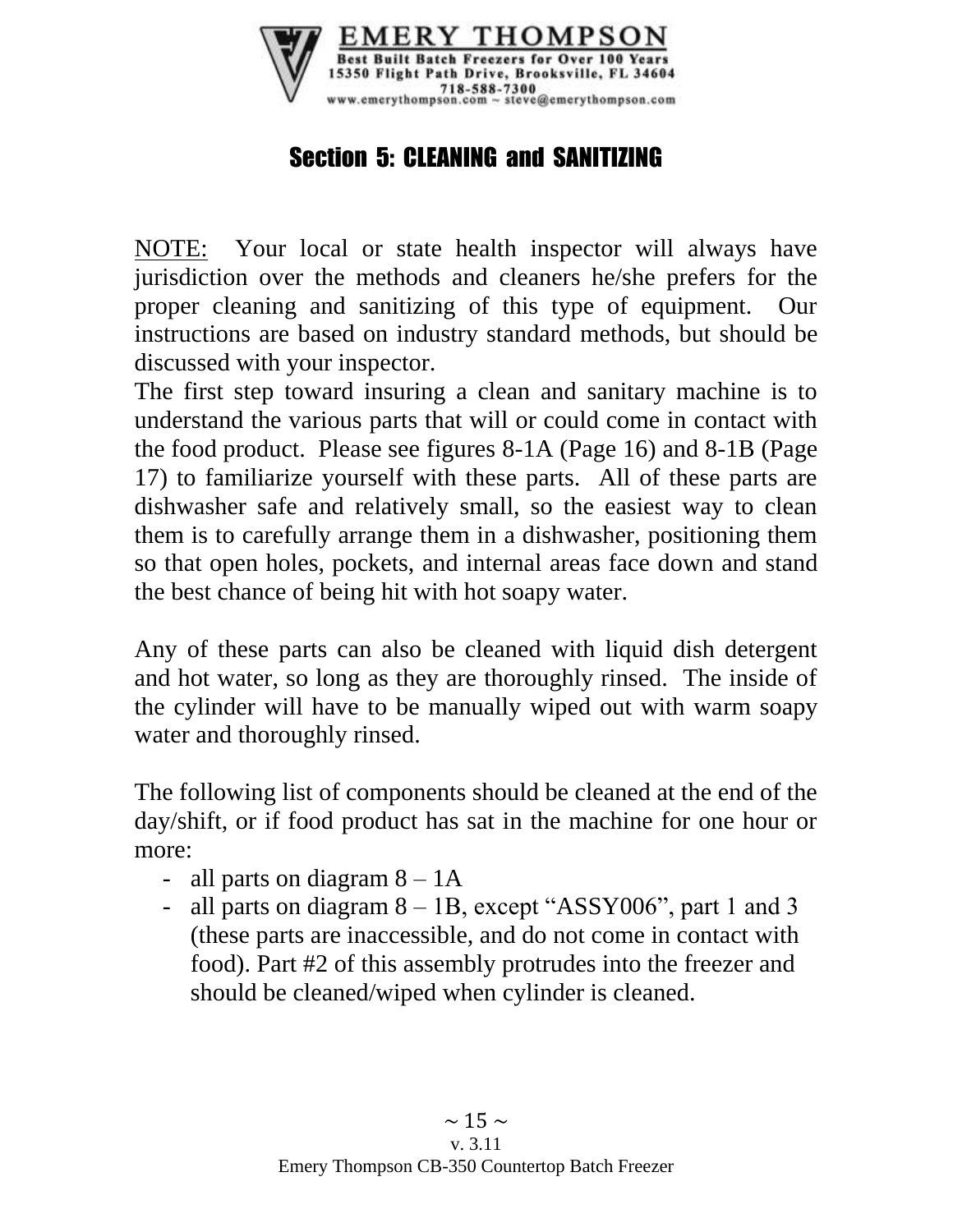

# **Section 5: CLEANING and SANITIZING (cont'd)**

Prior to each use your machine must be sanitized. The purpose of sanitization is to kill any bacteria that may have grown on any foodcontact part or surface.

To properly sanitize your machine, it must first be reassembled after cleaning **(see Attachment 1, page 25)**. Before putting the dasher/blades assembly back into the machine, note the end of the dasher shaft has two o-rings in it. These two o-rings, and the circumference of the shaft just forward and rearward of the o-rings should have a generous coating of food-grade grease wiped on them (See diagram 8-1B/Dasher shaft, and Part 6 O-Rings, Page 17) . Once installed, any grease pushed off the shaft can be wiped off with a paper towel. NOTE: Before installing dasher/blade assembly into cylinder, insure that the rounded end of each scraping blade is toward the rear. (See Diagram 8-1B, Page 17.)

When the machine is fully assembled, with the door in place, and the four knobs hand tightened (do NOT use any tools), it is ready to be sanitized.

We recommend using a commercially available sanitizer/cleaner made by Purdy Products Company called "Stera Sheen Green Label", although other brands exist as well. Carefully follow the manufacturer's instructions on mixing and use of their product.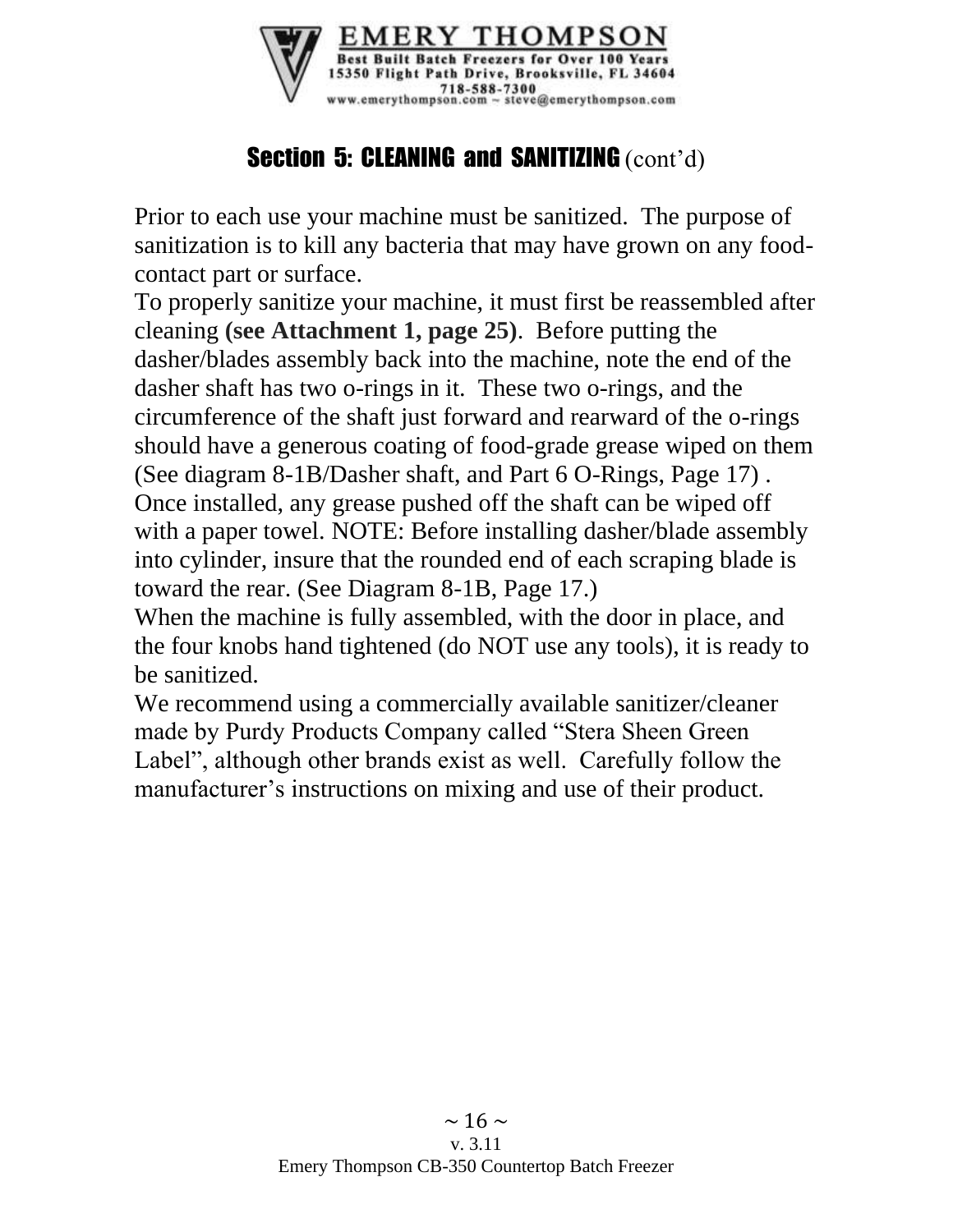

# Section 6: CARE and MAINTENANCE

One of the best features of an Emery Thompson batch freezer is the small amount of maintenance and the ease of care required.

The materials we use are the best available for their intended purpose, and designed for maximum longevity.

The outer casing of your machine is all heavy-gauge stainless steel, and will only require a daily wipe down, using a mild detergent and warm water. A stainless steel cleaner/polish can also be used to keep it bright.

There are two areas that regularly (daily) need to be lubricated with food-grade grease (i.e. Stera-Sheen Food Safe Machine Lube): the rear of the dasher shaft where the two o-rings sit (diagram 8-1B, part #6), the face of the door, and the gate o-ring, where it slides along the face (diagram 8-1A, part #8 and #9, Pg. 16)

Your machine should be operated in the cleanest environment possible, but after years may need dust or lint removed from the air intake area of the rear. This can be accomplished with a strong vacuum cleaner and soft brush attached.

The following parts are wearable, and should be inspected at least once weekly:

| Diagram 8-1B                                             | approx. life |
|----------------------------------------------------------|--------------|
| Part #SEAL006 - O-ring, dasher shaft1,000 hrs./ 1 year   |              |
|                                                          |              |
| Part #BRNG001 - bearing, dasher front2,000 hrs./ 2 years |              |
| Part #BLAD001 - blade, scraping5,000 hrs./ 4.5 years     |              |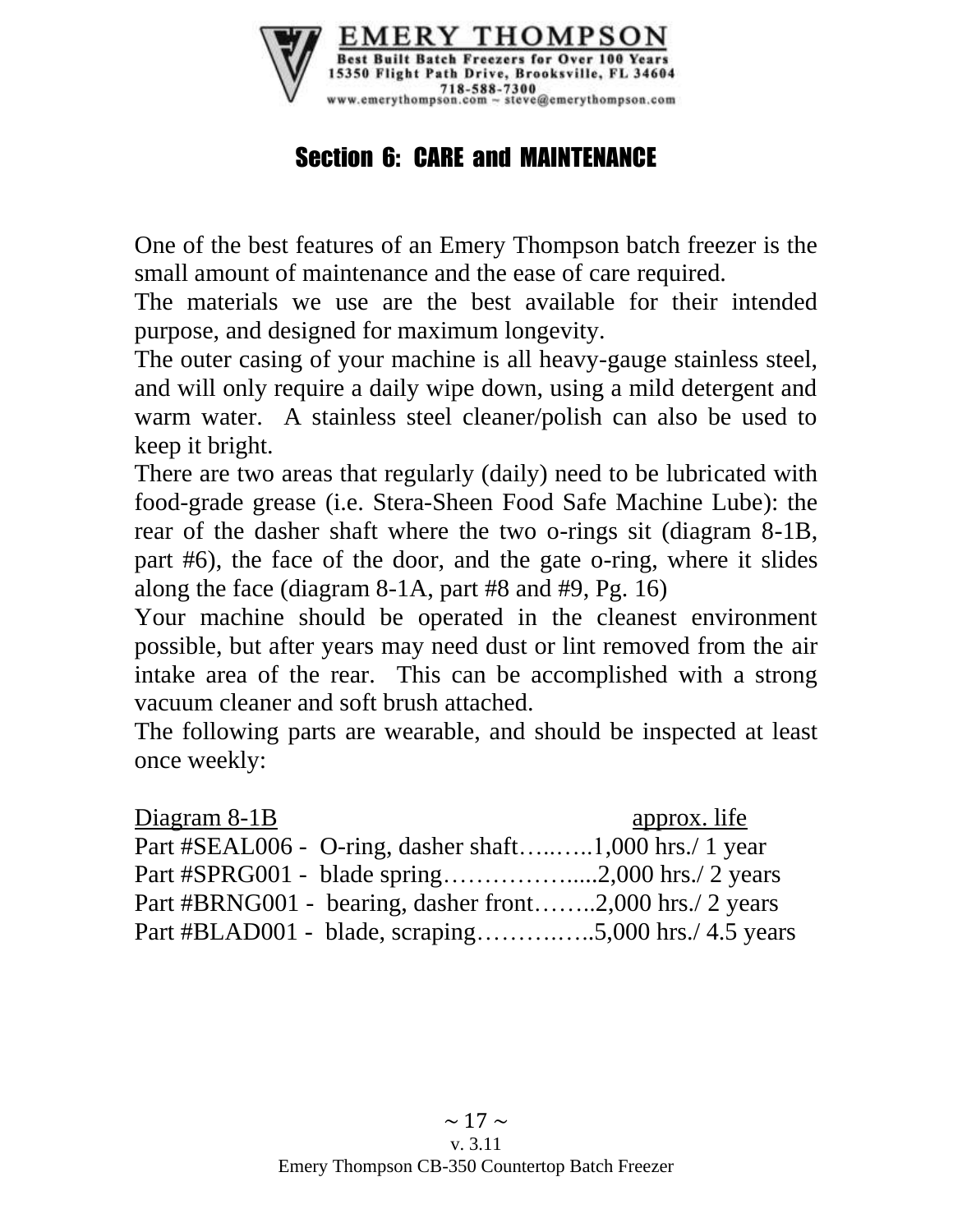

# **Section 6: CARE and MAINTENANCE** (cont'd)

| Diagram 8-1A |                                                          | approx. life |
|--------------|----------------------------------------------------------|--------------|
|              |                                                          |              |
|              |                                                          |              |
|              | Part #SEAL008 - O-ring, door seal4,000 hrs./ 4 years     |              |
|              | Part #SPRG004 - spring, gate pressure4,000 hrs./ 4 years |              |

If your batch freezer has been stored in an unheated area and is brought into a warmer area for use, allow it to sit for at least 24 hours in the warmer temperature; condensation can build up on cold surfaces, including inside the speed controller, keypad, contactor, and overload relay, which could lead to malfunctions.

Never transport, store or use your machine in any position other than upright on its feet. Oil in the refrigeration compressor could travel into areas of the machines piping where it will remain trapped.

Your machine has been tested and is rated to run in ambient air temperatures as high as 104 degrees Fahrenheit, and as low as 40 degrees Fahrenheit. Operation in temperatures at the high end of the temperature range may slightly increase the freezing time of your product, and at the low end of the temperature range may slightly decrease the freezing time of the product.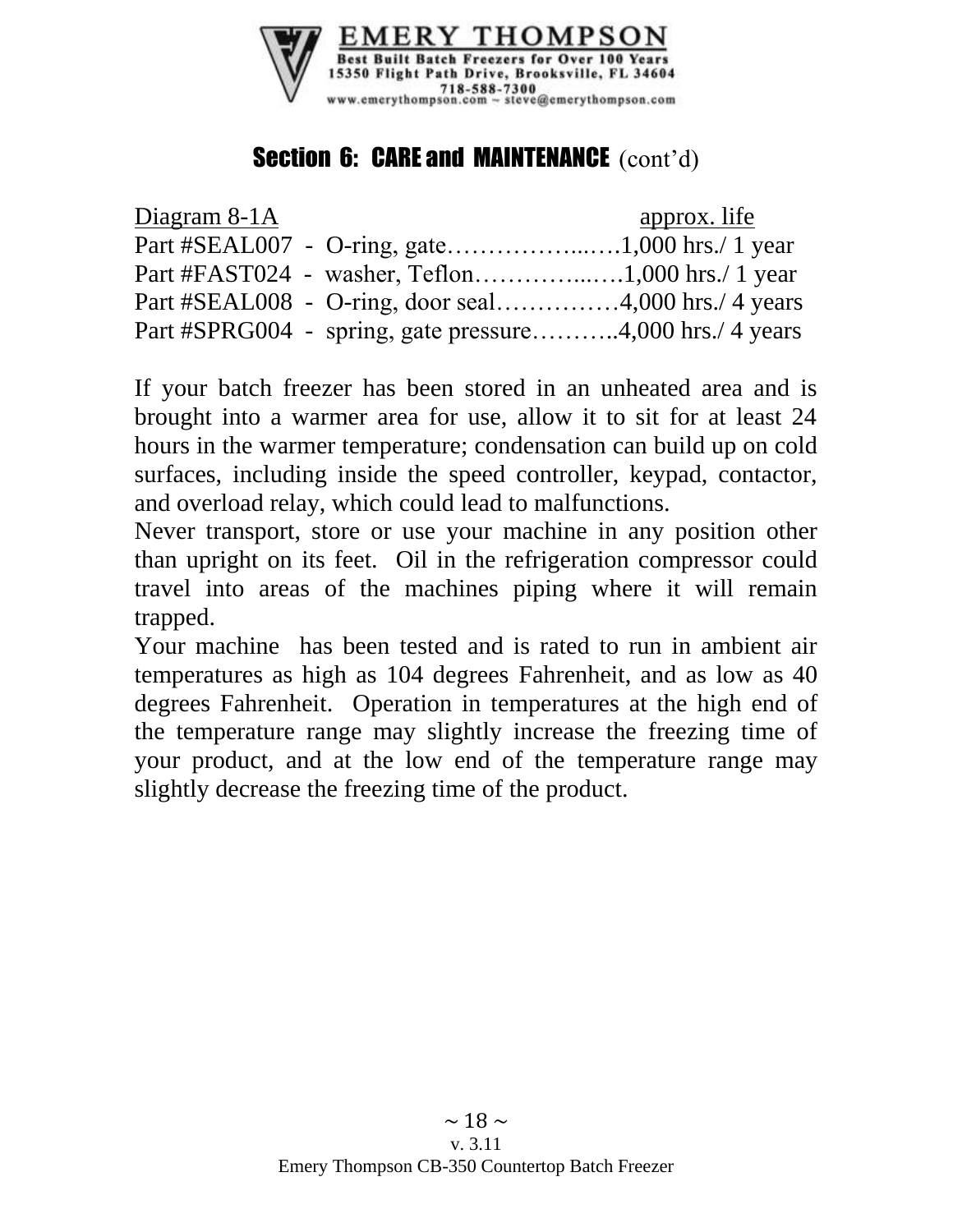

# Section 7: RECIPES

The following recipes are very basic, and require few ingredients, but are a good starting point to familiarize yourself with freezing times and consistencies, as well as begin to form a production routine. Again, NEVER put undissolved sugar into your machine for any recipe.

# Lemon Ice

- 4 quarts of cool tap water
- 2 pounds of sugar
- Zest grated from 2 large lemons
- 20 ounces of fresh-squeezed lemon juice

Mix the sugar with the water in a clean container until the sugar is dissolved. Slowly pour this into your CB350 machine. Add the lemon juice and lemon zest; start the dasher and set at 234 RPM. Then turn on the refrigeration and freeze for 8-10 minutes, depending on desired consistency. Store and serve at 16 degrees F.

# Coffee Ice Cream

- 3 quarts 14% ice cream mix
- 1 ounce of vanilla extract
- 2 ounces Taster's Choice instant coffee crystals
- Hershey's chocolate syrup to taste

Pour first three ingredients into machine and start dasher. Turn on refrigeration, and freeze for 10-12 minutes. Add chocolate syrup approximately one tablespoon at a time to taste (takes away bitterness of coffee).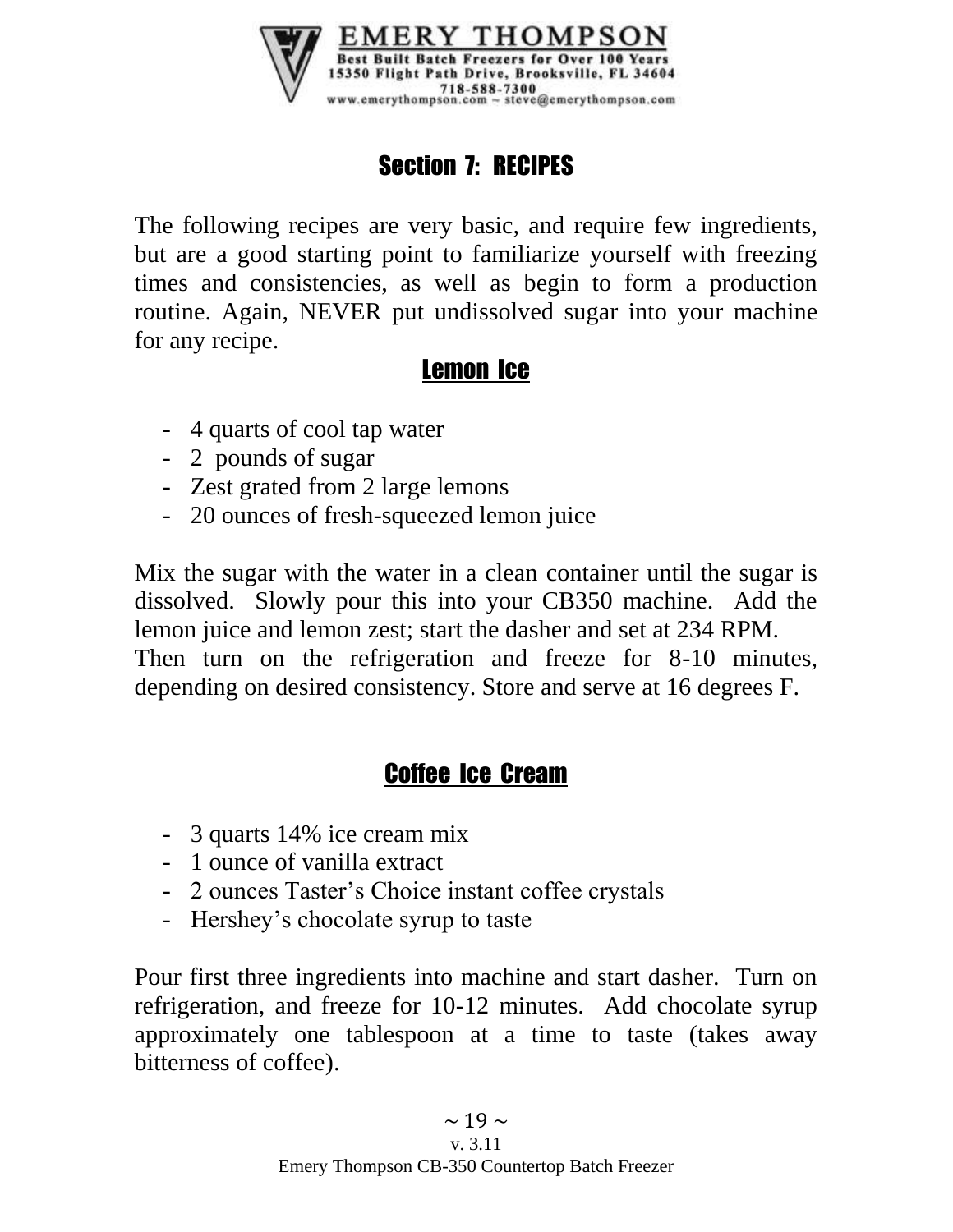

# Section 7: RECIPES (cont'd)

# Bordeaux Wine Sorbet

- 2 pounds of sugar
- 2 bottles (750 ml) red Bordeaux wine
- Two 750 ml bottles of tap water
- Three 12 ounce Bags red raspberries
- (optional) 4 grams of stabilizer

Mix the sugar with the water in a clean container until the sugar is dissolved. Slowly pour this and the remaining ingredients into the machine; start dasher, then the refrigeration. Freeze for approximately 10 minutes (makes ¾ of a batch)

# Fresh Mango Sorbet

- 2 pounds of sugar
- 4 Quarts of tap water
- 3 pounds of fresh mango
- juice of one lemon

Mix the sugar with the water in a clean container until the sugar is dissolved. Slowly pour this and the remaining ingredients into the machine; start dasher, then the refrigeration. Freeze for approximately 12 minutes.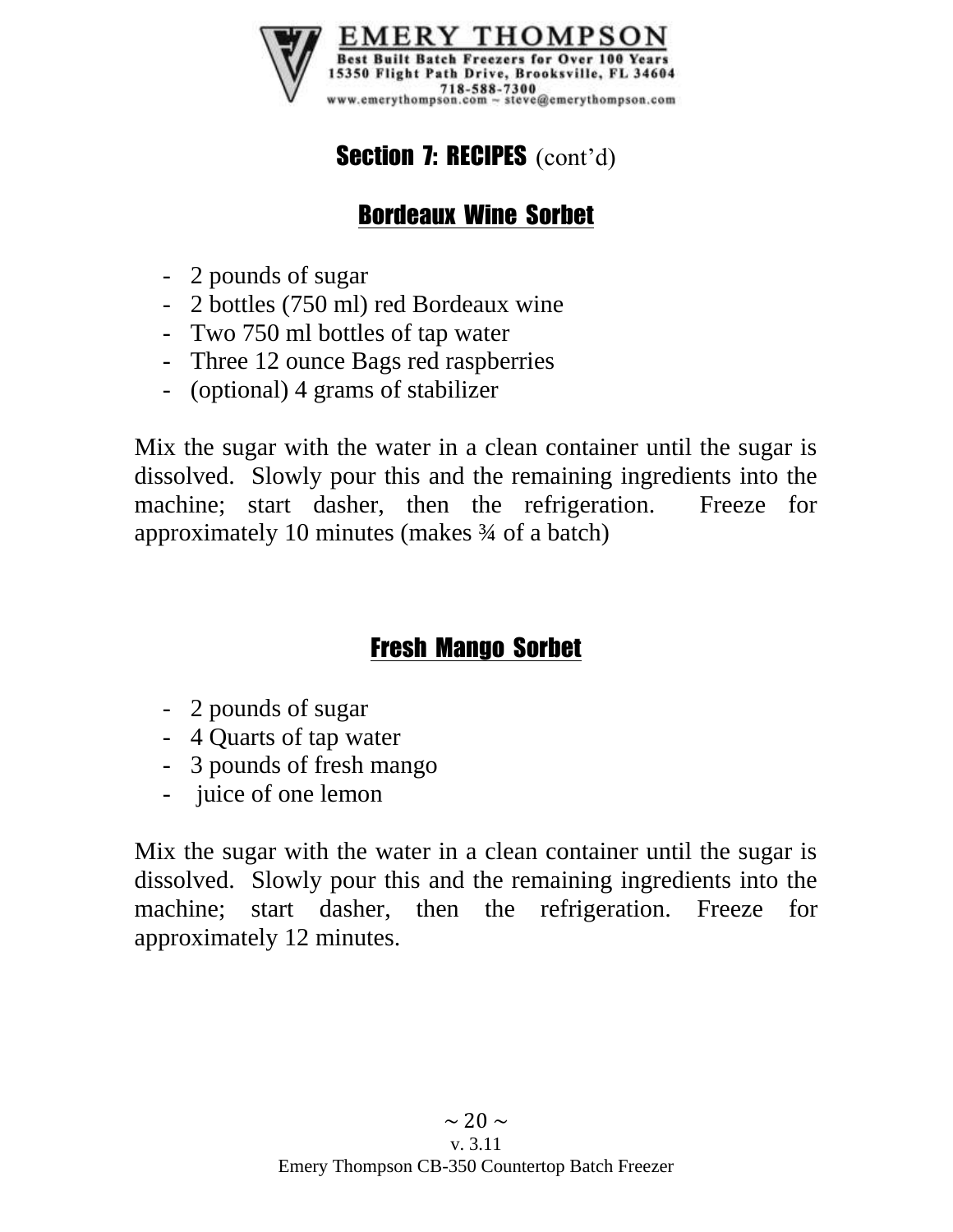

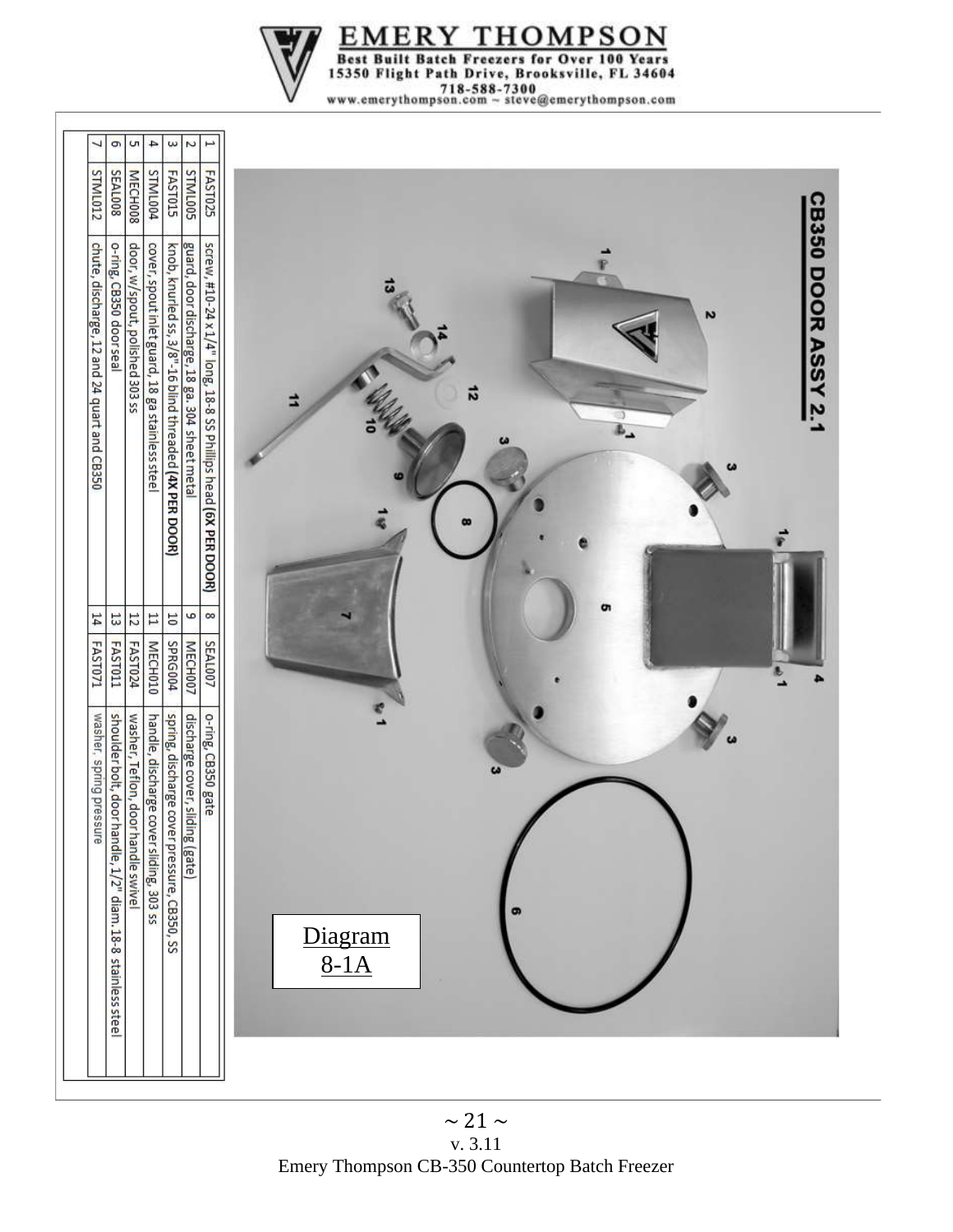

# **CB350 MIX ASSY 2.0**



|                | ASSY006        | kit, CB350 back jacket bushing replacement           |
|----------------|----------------|------------------------------------------------------|
| 1              | FAST009        | nut, 1 1/2"-12 left-hand, black Delrin, CB350        |
| $\overline{2}$ | BUSH009        | bushing, back jacket, CB350                          |
| $\overline{3}$ | <b>SEAL005</b> | "Not Serviceable" - Part of BUSH009                  |
| 4.             | BLAD001        | blade, solid Delrin, CB350 machines (2X PER MACHINE) |
| 5              | SPRG001        | blade spring, CB350 machines (4X PER MACHINE)        |
| 6              | SEAL006        | o-ring, CB350 dasher shaft (2X PER MACHINE)          |
| $\overline{7}$ | BRNG001        | bearing, dasher shaft front, white delrin, CB350     |
| 7              |                |                                                      |
| 7              |                |                                                      |
| 8              |                |                                                      |
| 9              |                |                                                      |
| 10             |                |                                                      |

 $\sim$  22  $\sim$ v. 3.11 Emery Thompson CB-350 Countertop Batch Freezer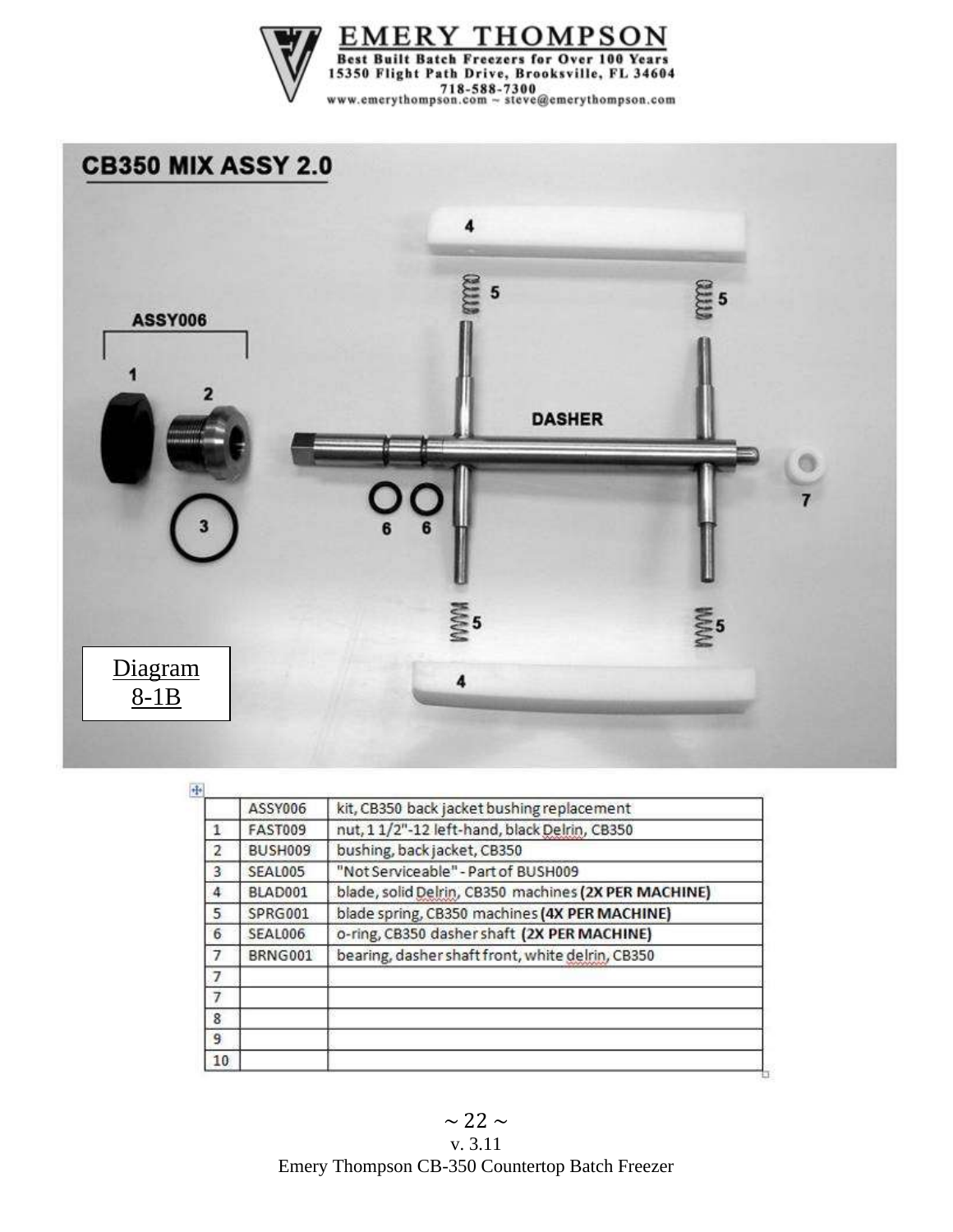

# Section 9: TROUBLESHOOTING

Also see our online Help Desk at<http://www.emerythompson.com/HelpDesk.htm> for instant access, or call 718-588-7300.

(Note: see also section 16 of the motor drive manual included in your packet)

| <b>Problem</b>                                                                      | <b>Solution</b>                              |
|-------------------------------------------------------------------------------------|----------------------------------------------|
|                                                                                     | Contents frozen too stiff $-$ allow to thaw  |
| Dasher not spinning                                                                 | and soften or remove bulk of product.        |
|                                                                                     | Push "stop" button, and attempt restart.     |
|                                                                                     | Compressor has tripped off. Turn off         |
| Dasher spins, but refrigeration will not run.<br>(refrigeration switch illuminated) | switch; allow unit to cool for 1 hour        |
|                                                                                     | minimum; attempt restart.                    |
|                                                                                     | Airflow restricted or coils dirty/blocked.   |
| Unit runs, but takes too long, or longer than                                       | Provide adequate airflow and/or clean coil   |
| usual to freeze product.                                                            | area.                                        |
|                                                                                     | Insure that dasher shaft has been lubricated |
| Squeaking noise when dasher runs.                                                   | properly at o-ring area.                     |
| Grinding noise while making product;                                                | Blades installed incorrectly; one or more    |
| build-up on cylinder walls.                                                         | blade springs missing.                       |
|                                                                                     | O-ring on gate is either not in gate groove  |
| Sliding gate is leaking                                                             | or worn out; surfaces not lubricated         |
|                                                                                     | correctly.                                   |
|                                                                                     | Rear of dasher is not engaged into drive     |
| Door will not pull back on studs; blades                                            | motor socket. Rotate dasher and push         |
| sticking out beyond face.                                                           | backward.                                    |
|                                                                                     | Feet or mounting surface uneven; adjust      |
| Machine sways/shakes while running                                                  | feet so that each has equal pressure.        |
| Door is leaking around $edge(s)$                                                    | Door seal O-ring uneven/not fully seated in  |
|                                                                                     | its groove. Remove and reinstall             |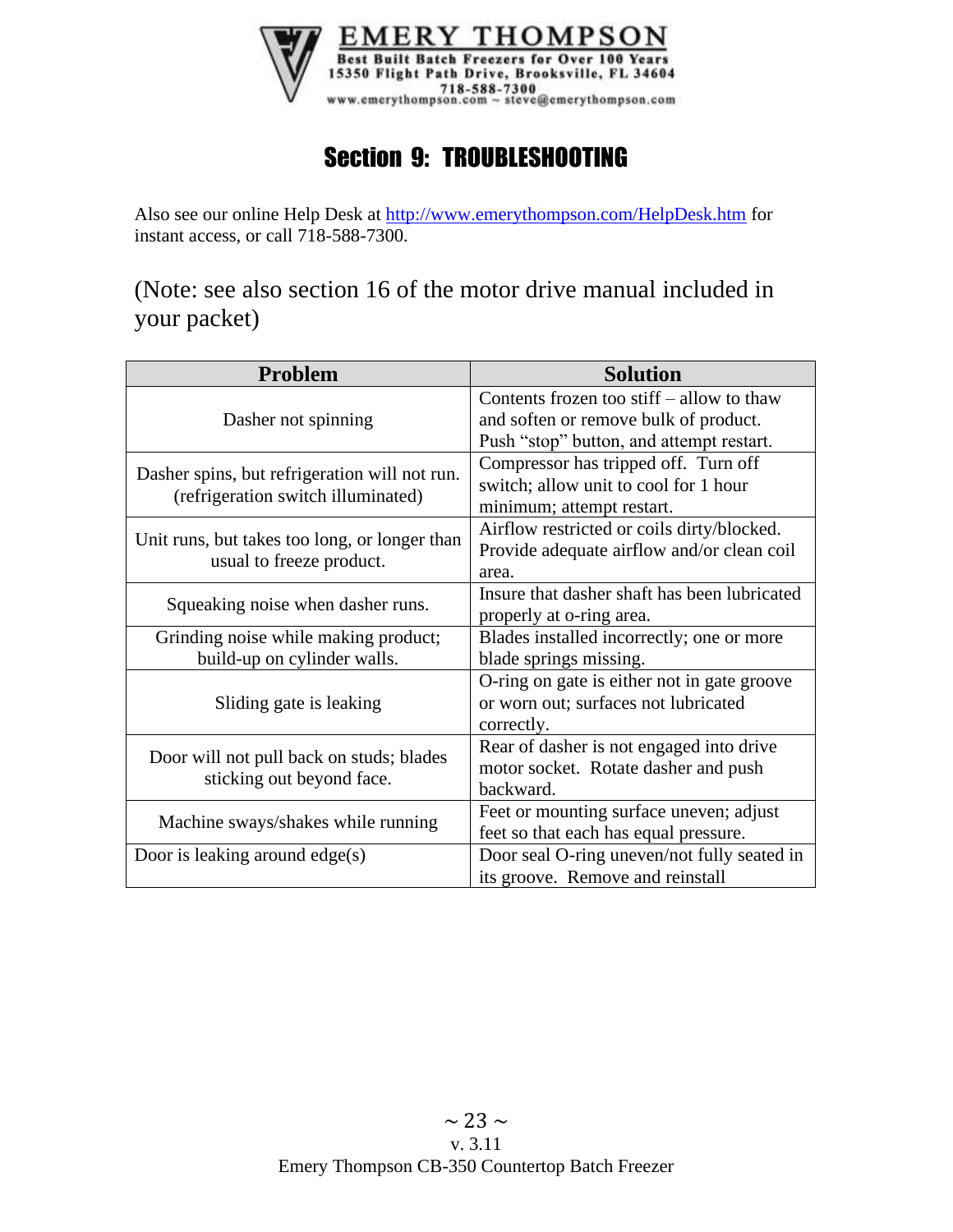

The purpose of this document is to explain how the CB-350 is supposed work so that anyone working on the machine will have a thorough understanding, which should make troubleshooting easier. Please refer to the electrical drawing on the next page for the reference numbers in parentheses.

With main power present at the machine, the touchpad (1) should be lighted, and the refrigeration switch (2) should be in the off position.

When a product is selected on the touchpad, the Infinite Overrun Controller (3) sends power to the dasher motor (4) and the dasher motor runs at the speed pre-programmed for that product.

With the dasher motor running and the refrigeration switch turned on, the solenoid valve (5) on the high-pressure side of the refrigeration system is energized and the refrigeration switch lights up.

When the solenoid valve opens, and the pressure builds above 40 psi on the low-pressure side, the low-pressure switch (6) closes. (The high-pressure switch (7), which, is in series with the lowpressure switch, will be closed and will only open if the pressure goes above 400 psi, which is the set point of the high-pressure switch.)

When the low-pressure switch closes, the coil  $(8)$  to the motor contactor (9) is energized and the condensing unit and cooling fan (10) begin to run.

As the condensing unit runs, the refrigeration coils wrapped around the product cylinder begin to get cold.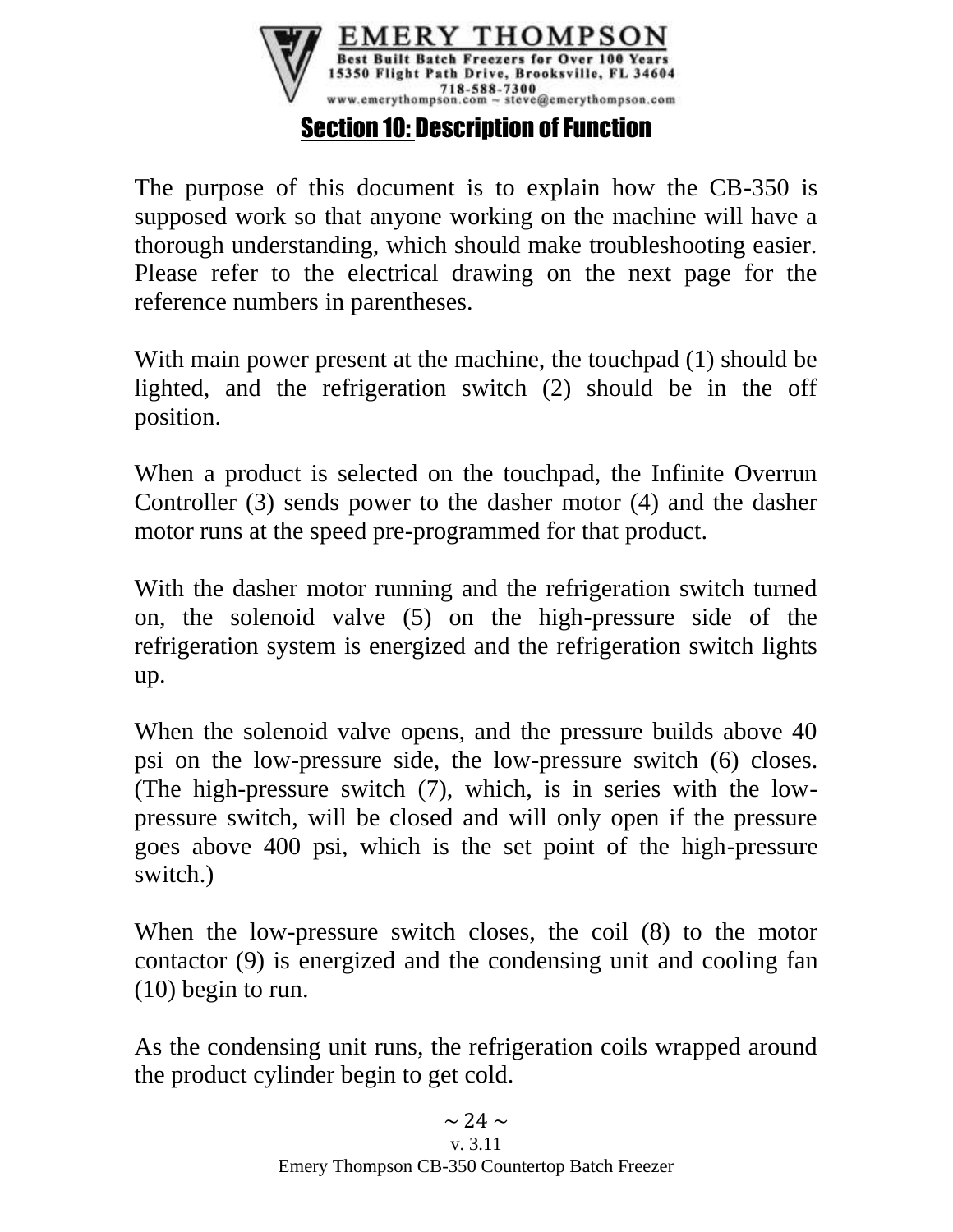

Ideally the low-pressure side should drop to 28 to 32 psi and the high-pressure side should run at 275 to 325 psi. During the last several minutes of a batch you may see the low-pressure side drop again by about 2 psi.

When the product is ready, the refrigeration switch is turned off and the solenoid valve closes.

The compressor continues to run until the low-pressure side of the refrigeration system drops below 10 psi and the low-pressure switch opens.

When the low-pressure switch opens, the coil is no longer energized and the motor contactor opens causing the condensing unit and cooling fan to stop.

When the "STOP" icon on the touchpad is pressed, the Infinite Overrun Controller stops sending power to the dasher motor and the motor stops.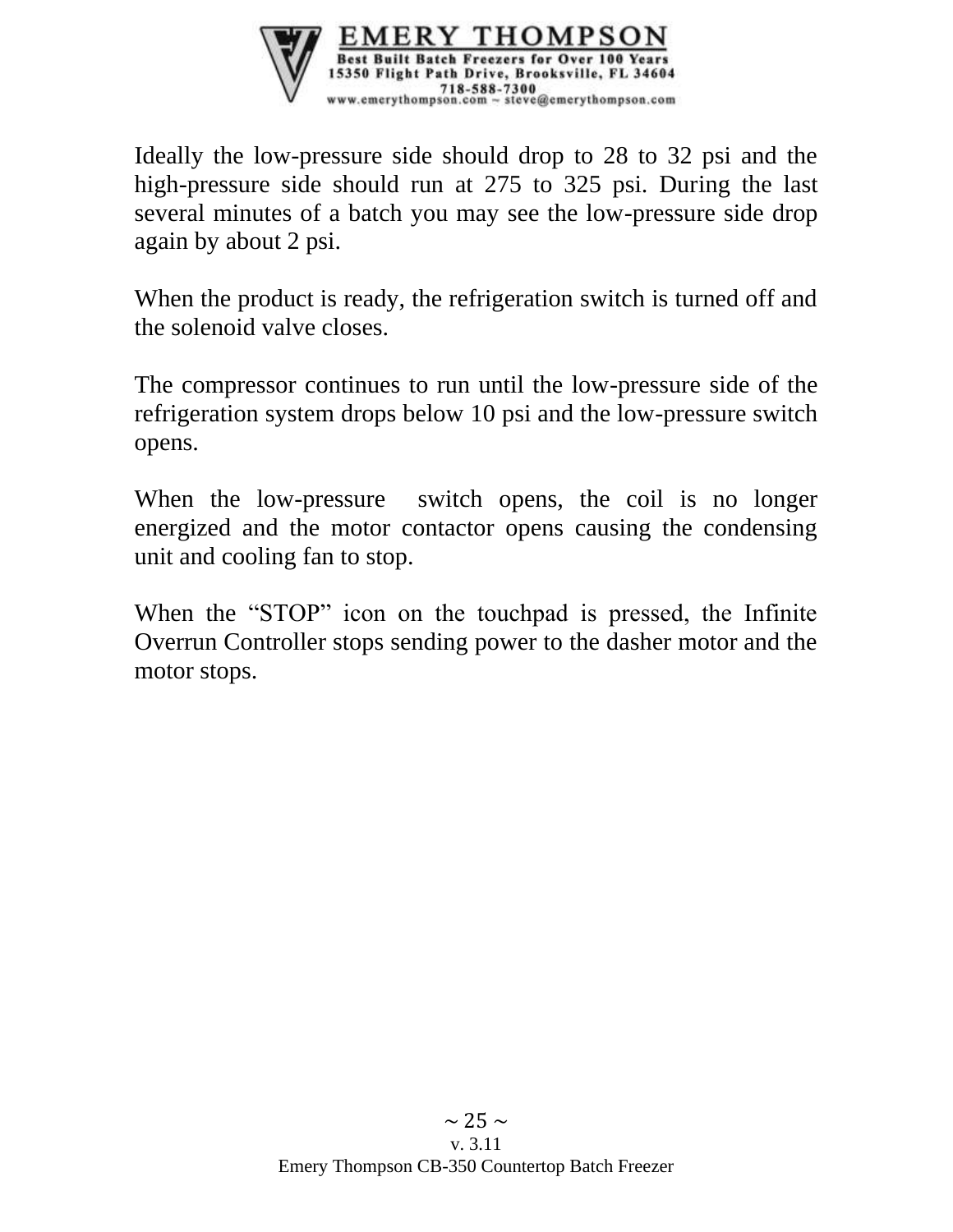

# **Section 11: Electrical Diagram**



Emery Thompson CB-350 Countertop Batch Freezer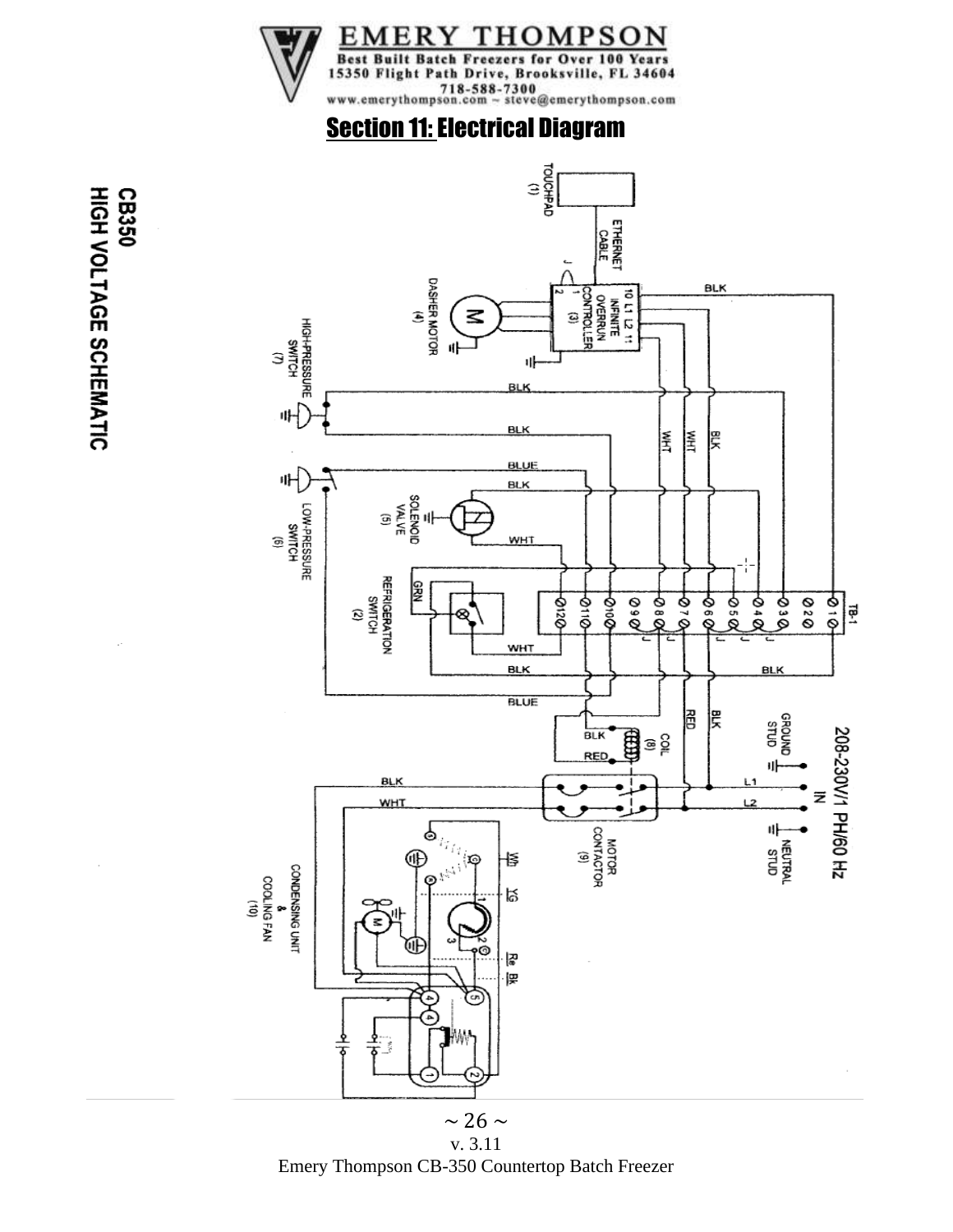

# Section 12: WARRANTY Emery Thompson Machine and Supply Company, Inc. 12 Month Limited Warranty On New Freezers

#### **Notice: The machine warranty starts when you receive your machine.**

Except as limited and conditioned hereafter, The Emery Thompson Machine and Supply Company, Inc. (hereinafter referred to as the "Company") warrants to the original purchaser and user only, the said machine and all parts thereof to be free from defects in material and workmanship for a period of twelve (12) months from the *date of shipment* from the Company's factory if it is proved to our satisfaction to be inoperative due to defects in material or factory workmanship. Caution: This warranty is valid only if required service is provided by an authorized agent of Emery Thompson Machine and Supply Company or person or persons directly authorized by Emery Thompson to perform the necessary repairs. Emery Thompson can be reached at 718-588-7300-factory, 352-796-0720-fax or **STEVE@EMERYTHOMPSON.COM** electronic mail.

**Definitions.** The term "original purchaser" as used herein, shall be deemed to mean that person, firm, or association, or corporation for whom the equipment referred to herein is originally sold to. The term "Company and or Factory" shall mean the plant of the company located at 15350 Flight Path Drive, Brooksville, FL 34604 U.S.A.

**Labor and Transportation Charges.** Emery Thompson Machine and Supply Company assumes no liability under the warranty for any transportation charges or labor expenses incident to its work under this warranty, such transportation expenses and labor costs to be assumed and paid by the Purchaser.

**Use and Care of Machine.** Purchaser shall only use the machine in accordance with the operator's manual provided by the Company and no liability under this Warranty or otherwise shall attach by reason of a defect caused by negligence, abnormal use, misuse or abuse of said machine, or for any accident that may occur to said machine or any part thereof after said machine has left the factory of the Company, nor for any defect that may arise by placing any part in said machine which has not been manufactured or approved by the Company. Misuse of the machine includes owner's failure to: (1) clean, lubricate and assemble per the Operator's Manual; (2) replace damaged or worn "wear items", including but not limited to o-rings, gaskets, front bearing, rear bearing, scraper blades, drive shaft, water valve. (3) handle parts properly, resulting in breakage; or (4) use unauthorized service agencies.

### **Purchaser shall not remove, alter or deface the serial number on said machine and there shall be no liability of Emery Thompson Machine and Supply Company if any of same shall occur.**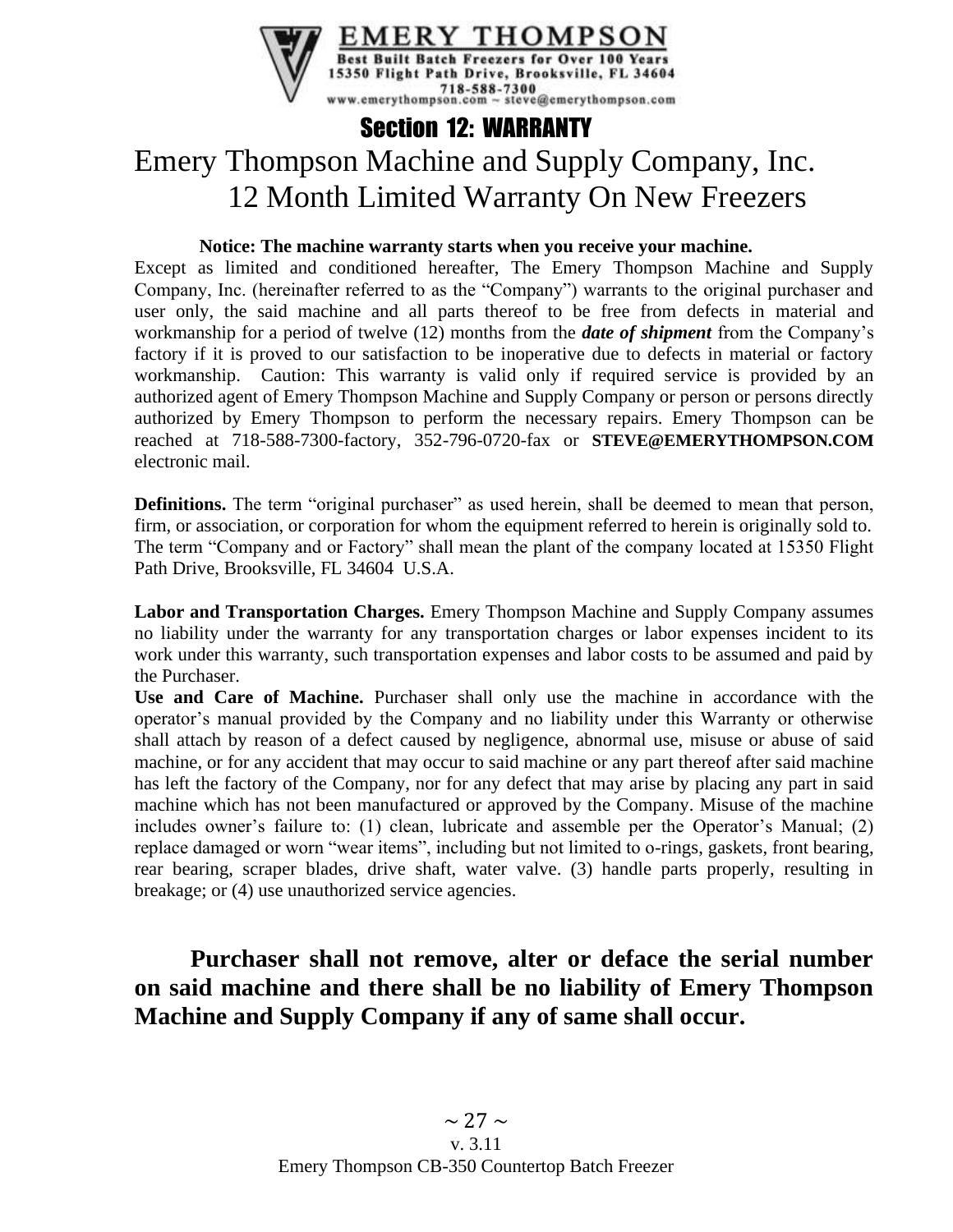

**Repair or Replacement of Defective Parts.** The Company's obligation under this warranty is limited to the repair of defective parts at the Brooksville, Florida plant or replacement from the Company's own inventory. In the event the Company ships a replacement part prior to the return of the defective part, payment will be required for said part and credit issued or reimbursement made **only if the defective part is returned within thirty (30) days from replacement date.**

**WARNING: The use of alternate refrigerants will void your warranty. Use only the refrigerant specified on this unit's data plate (located on rear panel of machine).**

**Emery Thompson Machine and Supply Company, Inc. reserves the right** to make design changes, or to make additions to, or improvements on its products without imposing any obligation on itself to make such changes on its products previously manufactured.

THIS WARRANTY IS EXCLUSIVE AND IS IN LIEU OF ALL OTHER WARRANTIES AND REMEDIES UNDER THE LAW, INCLUDING ANY IMPLIED WARRANTY OF MERCHANTABILITY OR FITNESS FOR A PARTICULAR PURPOSE. THE ORIGINAL OWNER'S SOLE REMEDY WITH RESPECT TO ANY EMERY THOMPSON FREEZER SHALL BE REPAIR OR REPLACEMENT OF DEFECTIVE COMPONENTS UNDER THE TERMS OF THIS WARRANTY.

WHAT IS NOT COVERED BY THIS WARRANTY Emery Thompson Machine's sole obligation under this warranty is limited to either repair or replacement of parts, subject to the additional limitations below. This warranty neither assumes nor authorizes any person to assume obligations other than those expressly covered by this warranty. NO CONSEQUENTIAL DAMAGES. EMERY THOMPSON IS NOT RESPONSIBLE FOR ECONOMIC LOSS; PROFIT LOSS; OR SPECIAL, INDIRECT, OR CONSEQUENTIAL DAMAGES, INCLUDING WITHOUT LIMITATION, LOSSES, OR DAMAGES ARISING FROM FOOD OR PRODUCT SPOILAGE REGARDLESS OF WHETHER OR NOT THEY RESULT FROM REFRIGERATION FAILURE. WARRANTY IS NOT TRANSFERABLE, This warranty is not assignable and applies only in favor of the original purchaser/user to whom delivered. ANY SUCH ASSIGNMENT OR TRANSFER SHALL VOID THE WARRANTIES HEREIN AND SHALL VOID ALL WARRANTIES, EXPRESS OR IMPLIED, INCLUDING ANY WARRANTY OF MERCHANTABILITY OR LABOR COVERAGE FOR COMPONENT FAILURE OR OTHER THE WARRANTY AS PROVIDED IN OUR INSTRUCTION MANUAL WITH THE UNIT AND AT www.emerythompson.com. EMERY THOMPSON will not be held responsible for the following external factors: ALTERATION, NEGLECT, ABUSE, MISUSE, ACCIDENT, DAMAGE DURING TRANSIT OR INSTALLATION, FIRE,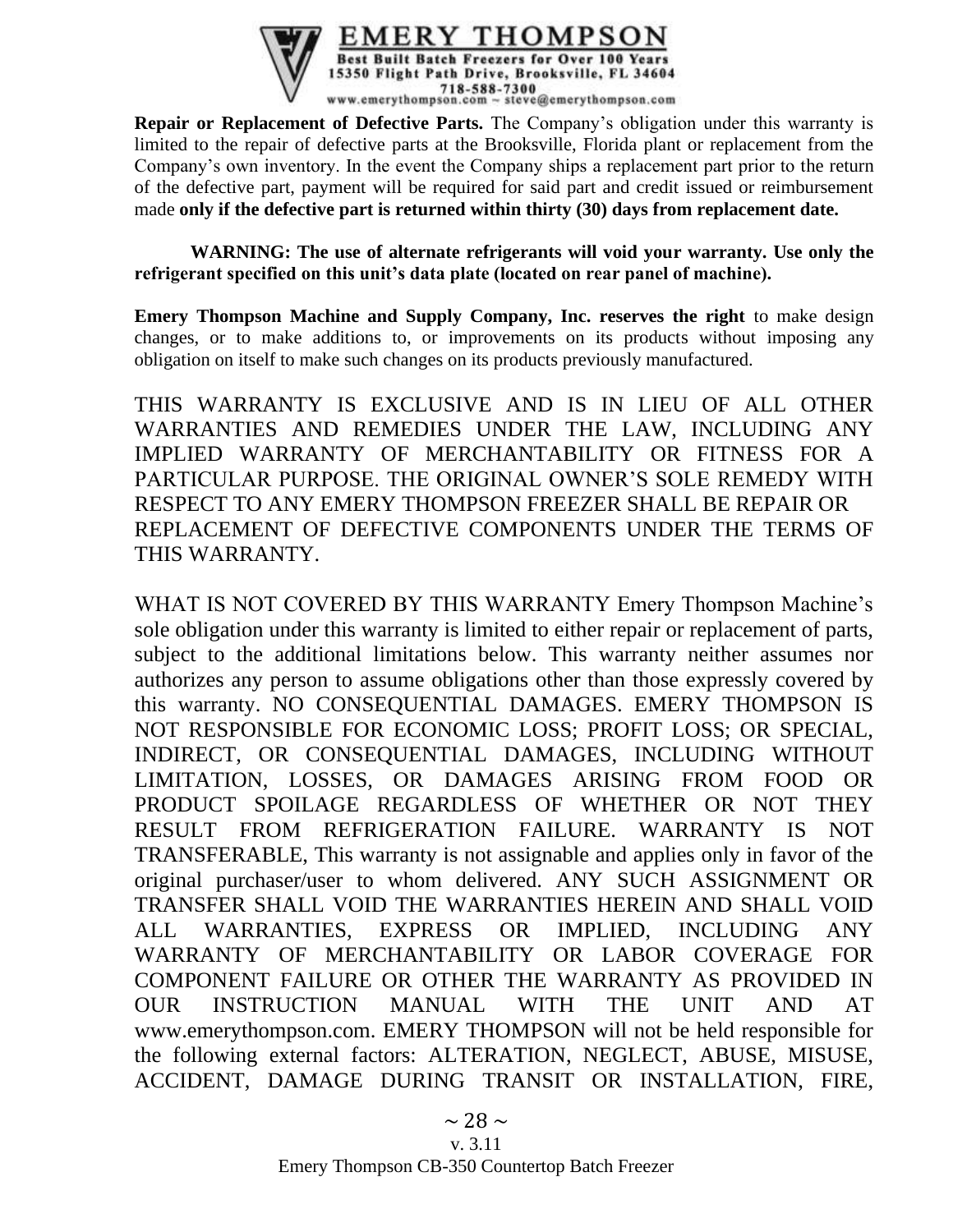

FLOOD, ACTS OF GOD, OR IMPROPER ELECTRICAL CONNECTIONS. EMERY THOMPSON IS NOT RESPONSIBLE FOR THE REPAIR OR REPLACEMENT OF FAILED OR DAMAGED COMPONENTS RESULTING FROM ELECTRICAL POWER FAILURE, THE USE OF EXTENSION CORDS, LOW VOLTAGE, OR VOLTAGE DROPS TO THE UNIT. THERE ARE NO IMPLIED WARRANTY OF MERCHANTABILITY OR FITNESS FOR A PARTICULAR PURPOSE.

NO DISTRIBUTOR, DEALER OR OTHER PERSON IS AUTHORIZED TO MAKE ANY COMMITMENT OR ASSUME ANY LIABILITY ON BEHALF OF EMERY THOMPSON MACHINE AND SUPPLY COMPANY, INC. BEYOND THIS WARRANTY. THERE ARE NO WARRANTIES, WHICH EXTEND BEYOND THE DESCRIPTION ON THE FACE HEREOF.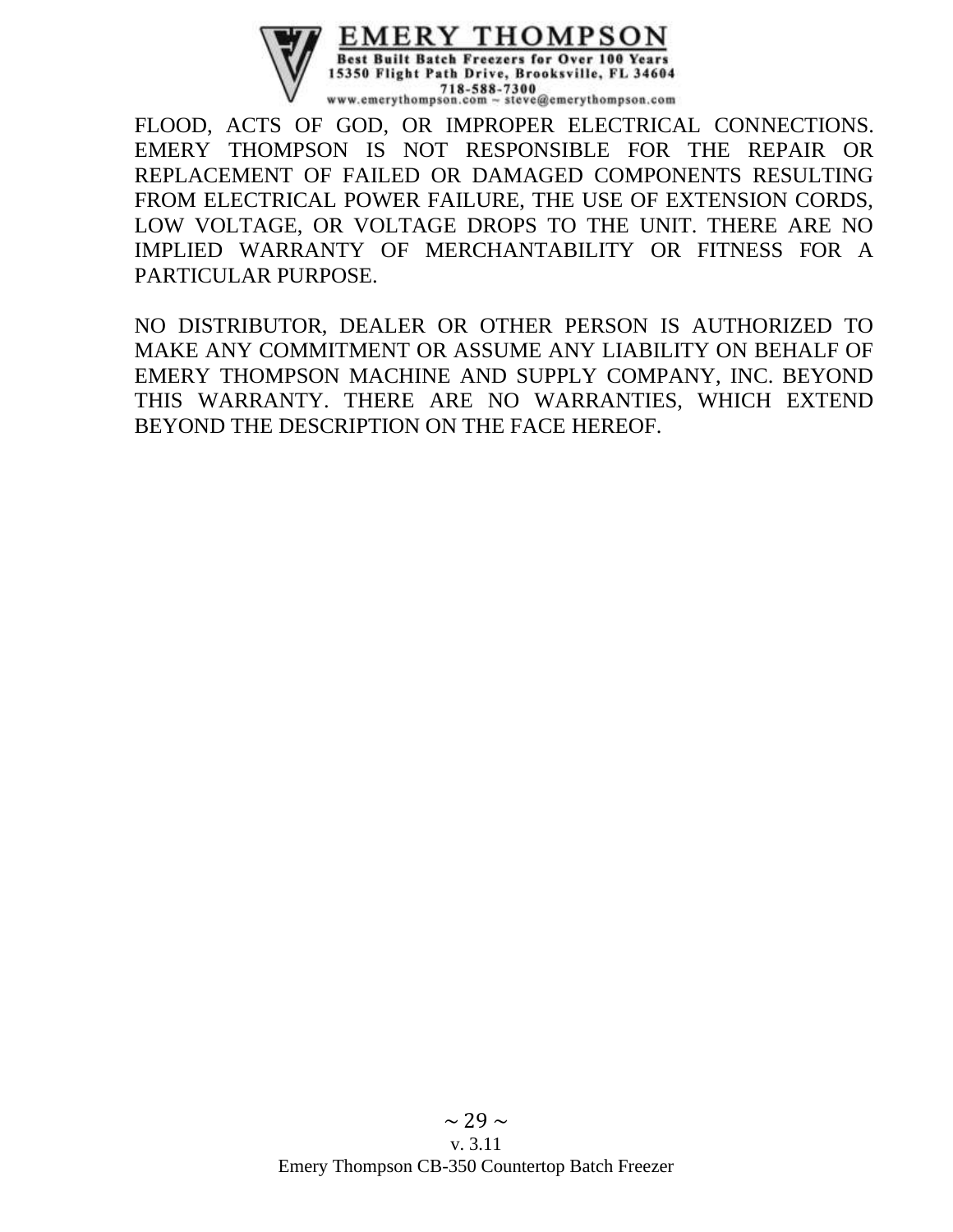

# Attachment 1 Installation of CB350 product discharge handle